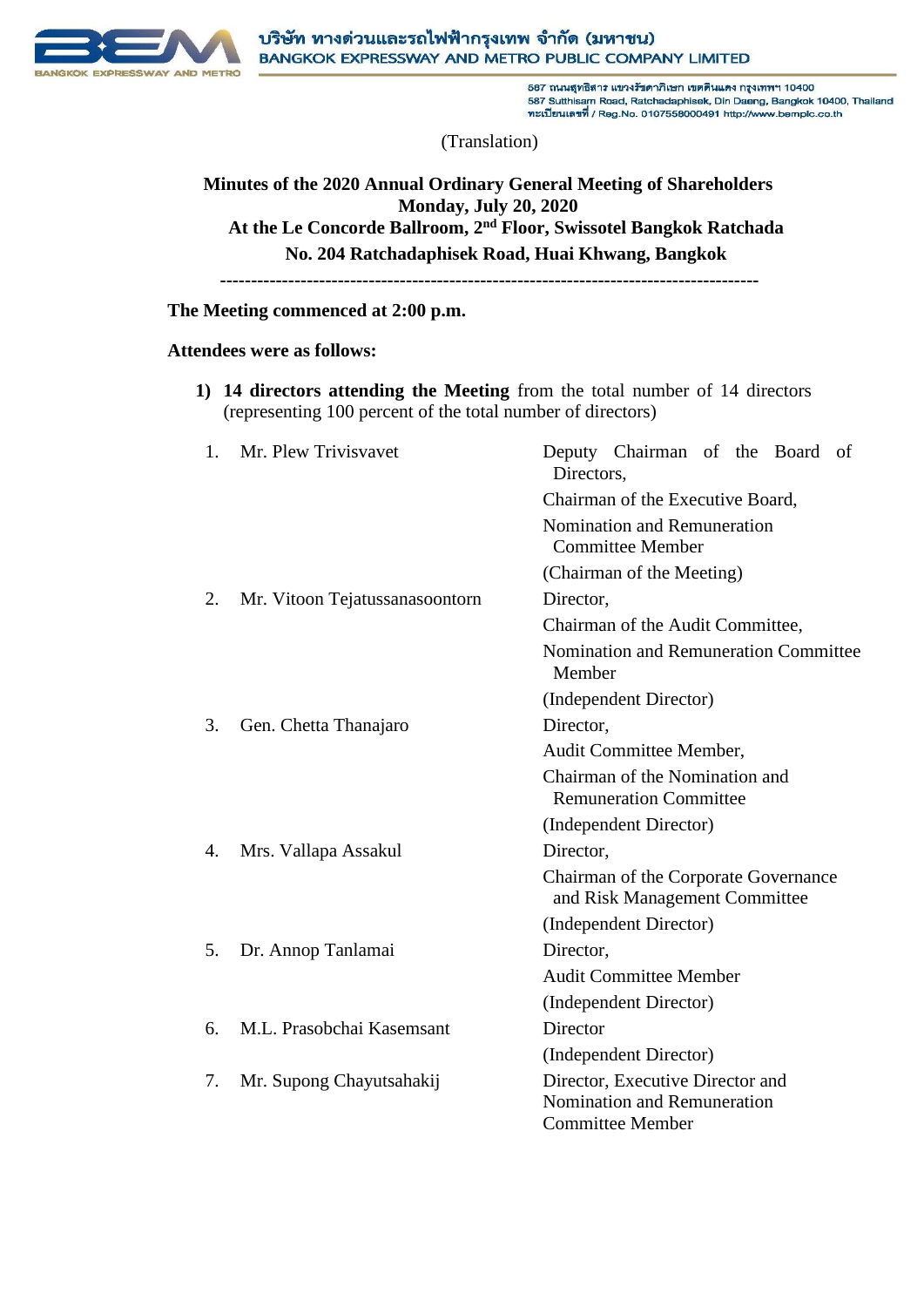

| 8.                                  | Mr. Phongsarit Tantisuvanitchkul | Director, Executive Director and                                                              |  |
|-------------------------------------|----------------------------------|-----------------------------------------------------------------------------------------------|--|
|                                     |                                  | Corporate Governance and Risk<br><b>Management Committee Member</b>                           |  |
| 9.                                  | Miss Arisara Dharamadhaj         | Director                                                                                      |  |
|                                     | 10. Mr. Panit Dunnyatanachit     | Director                                                                                      |  |
|                                     | 11. Mr. Vithaya Punmongkol       | Director                                                                                      |  |
|                                     | 12. Mrs. Natamon Bunnak          | Director                                                                                      |  |
|                                     | 13. Dr. Sombat Kitjalaksana      | Director, Executive Director,<br>Corporate Governance and Risk                                |  |
|                                     |                                  | Management Committee Member, and<br><b>Managing Director</b>                                  |  |
|                                     | 14. Mrs. Payao Marittanaporn     | Director, Executive Director,                                                                 |  |
|                                     |                                  | Corporate Governance and Risk<br>Management Committee Member, and<br><b>Managing Director</b> |  |
| 2) Executives attending the Meeting |                                  |                                                                                               |  |
| 1.                                  | Mr. Sanguan Kunatinun            | Deputy Managing Director: Expressway<br>Engineering                                           |  |
| 2.                                  | Mrs. Sudruthai Prommart          | Deputy Managing Director: Expressway<br>Operation                                             |  |
| 3.                                  | Mr. Phakpoom Thaweewittayarut    | Deputy Managing Director:<br><b>Administration and Company Secretary</b>                      |  |
| 4.                                  | Miss Panan Tosuwanthaworn        | <b>Deputy Managing Director: Finance</b>                                                      |  |
| 5.                                  | Mr. Witoon Hatairatana           | Deputy Managing Director: Railway<br><b>System Operation and Engineering</b>                  |  |
| 6.                                  | Mr. Alvin Gee                    | Deputy Managing Director: Operation<br>Support                                                |  |
| 7.                                  | Dr. Vites Techangam              | <b>Deputy Managing Director: Technology</b><br>and E-Business                                 |  |
| 8.                                  | Mr. Anawash Suwanarit            | <b>Deputy Managing Director: Business</b><br>Development                                      |  |
| 3) Auditors, EY Office Limited      |                                  |                                                                                               |  |

- 1. Miss Isaraporn Wisutthiyan
- 2. Miss Kanokporn Thiangtham

# **4) Legal Advisors, The Legists Group**

1. Mr. Nopadol Intralib 2. Miss Sawitree Treenawarut Examiner of voting results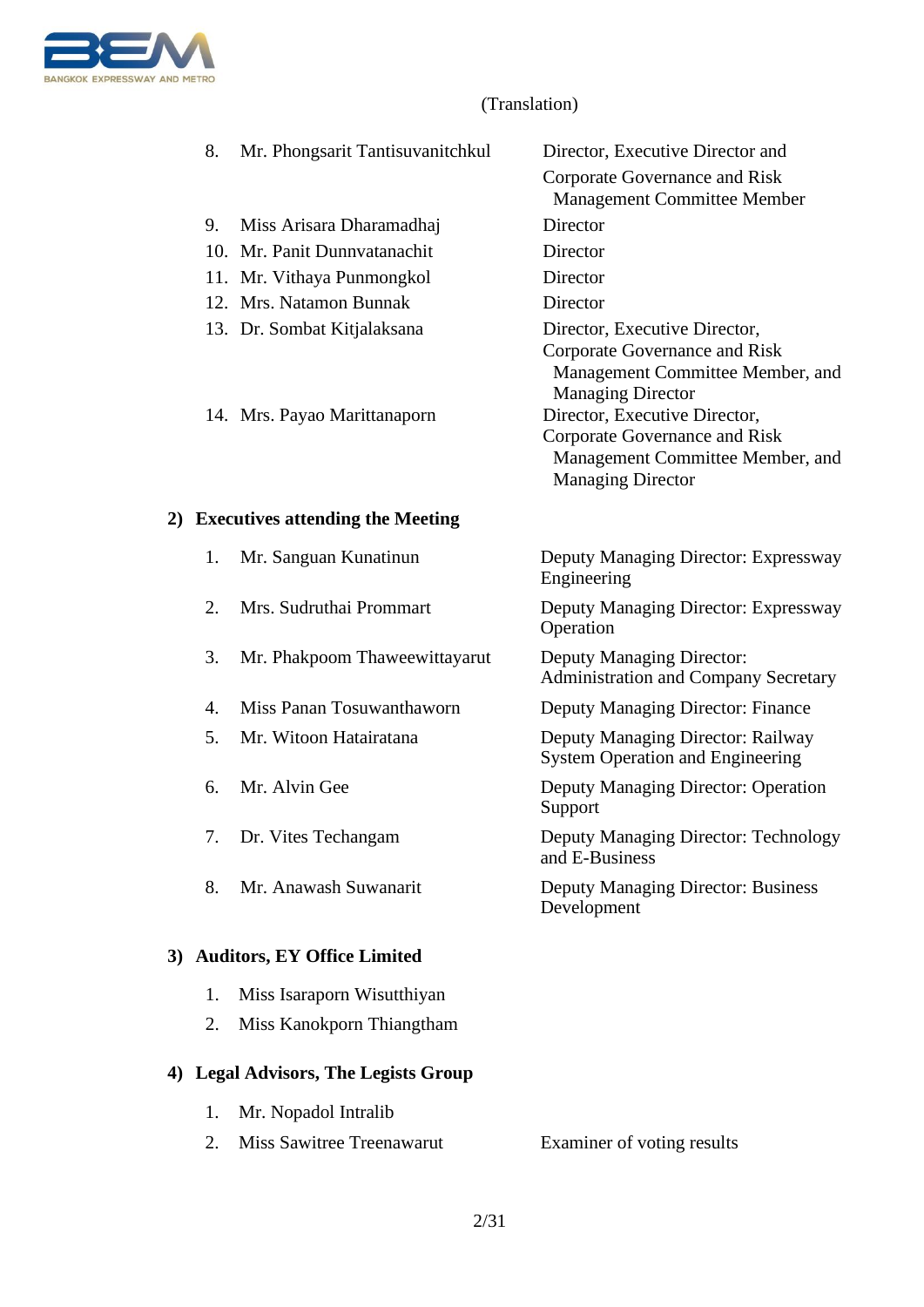

# **5) Financial Advisor, Advisory Plus Co., Ltd.**

1. Mr. Thawatchai Vorawandthanachai

# **6) Representative of Shareholders' Right Protection Volunteer**

1. Mr. Worawuth Krittiyanithi

# **7) Shareholders attending the Meeting**

As at the closing date of the share register for collection of shareholders' names on June 26, 2020, the total number of shareholders who had the right to attend the Meeting was 84,837 shareholders with the total of 15,285,000,000 shares sold. There were a total of 1,915 shareholders attending the 2020 Annual Ordinary General Meeting of Shareholders, both in person and by proxy, which commenced at 2:00 p.m., holding among them 8,043,761,035 shares or 52.6252 percent of the total number of shares sold; and as at the closing time of the registration, there were a total of 1,994 shareholders attending the Meeting, holding among them 9,806,477,924 or 64.1575 percent of the total number of shares sold, thereby constituting the quorum in accordance with the Articles of Association of the Company, which stipulate that there shall not be less than 25 shareholders holding in aggregate not less than one-third of the total number of shares sold.

**The Company Secretary** informed the Meeting that Dr. Virabongsa Ramangkura, the Chairman of the Board of Directors, had resigned his position as director since April 2, 2020, Mr. Plew Trivisvavet, the Deputy Chairman of the Board of Directors, was thus invited to preside over the Meeting to proceed with the 2020 Annual Ordinary General Meeting of Shareholders.

Prior to proceeding with the Meeting in accordance with the agenda, the Chairman requested the Company Secretary to inform the Meeting of the Company's practical procedures for the Shareholders' Meeting and vote casting.

**The Company Secretary** informed the Meeting that the details of procedures for vote casting and rules for counting of votes were described on page 61 of the Notice of the Meeting as delivered to shareholders, which could be summarized as follows:

- 1. In casting a vote, one share shall have one vote.
- 2. Votes cast by the shareholders appointing their proxies in the proxy form on each agenda item shall be collected and processed in advance on computer to ensure the rapidity of the Meeting, and verified by the legal advisor from The Legists Group.

In this regard, the votes cast by the shareholders appointing Mrs. Vallapa Assakul, Chairman of the Corporate Governance and Risk Management Committee and Dr. Annop Tanlamai, the Audit Committee Member, who were independent directors as their proxies attending the Meeting and expressing their intents to vote in each agenda item, shall be also included.

3. To ensure rapidity in vote counting, only the shareholders attending the Meeting in person, who intended to vote against or abstain in the voting cards as provided, were requested to raise their hands in order for the officers to collect only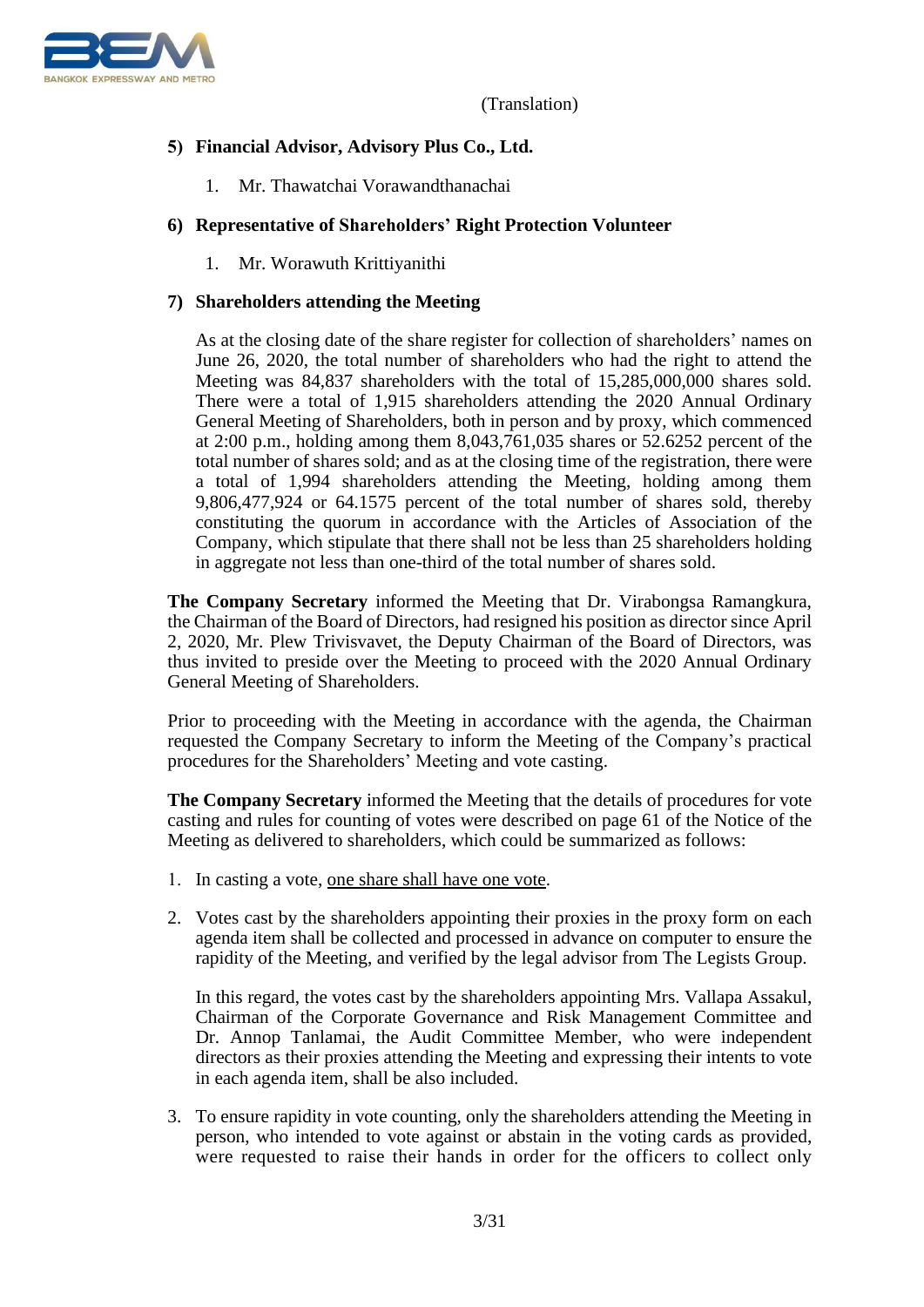

the voting card(s) in which vote(s) against or abstention(s) was marked. Therefore, all other remaining votes shall be deemed to vote in favor.

- 4. Any voting cards in which a shareholder's intention to vote was not able to be clearly specified shall be deemed "void", such as, making a mark in the provided space for both "vote in favor" and "vote against" and/or "abstention" or unclearly marking or crossing out any mark without his/her signature affixed to verify such correction, etc.
- 5. Any shareholders wishing to ask questions in the Meeting were kindly requested to write down their questions in question papers and pass them to the Company's staff, with the Company answering only such questions related to the agenda items requiring votes in the Meeting room.

This was owing to the situation of the COVID-19 outbreak, the Company would conduct the Meeting this year as concisely as possible and in accordance with the specified agenda, and the Company formulated the precautionary measures and practical guidelines for attendance at the Meeting, as follows:

- The attendees were kindly requested to make a check-in registration before entering the Meeting venue and make a check-out registration after leaving the Meeting venue via Application "Thai Chana".
- Any attendees who had already taken their seats were kindly requested not to change their seats. This was to prevent the infections or follow up in the case that any attendees would be found infected with COVID-19.
- The attendees were kindly requested to wear a medical face mask or fabric face mask at all times during attendance at the Meeting venue.
- The attendees were kindly requested to refrain from eating food or snacks in the Meeting venue for the sake of safety and hygiene of all attendees.
- No microphone would be available to ask questions this year. Any shareholders or proxies wishing to ask any questions in the Meeting were then requested to write down their questions and pass them to the Company's staff, with the Company answering only such questions related to the agenda items requiring votes in the Meeting room.

# **Item 1 Consideration and approval of the Minutes of the 2019 Annual Ordinary General Meeting of Shareholders**

The Chairman requested the Company Secretary to clarify the details to the Meeting for consideration.

**The Company Secretary** informed the Meeting that the Minutes of the 2019 Annual Ordinary General Meeting of Shareholders, which was held on April 26, 2019, had already been delivered by the Company to shareholders in advance, together with the Notice of the Shareholders' Meeting, as per the details on pages 9 to 30, and publicized on the Company's website since May 10, 2019; and the Company disseminated the digital recording of the Meeting on each agenda item for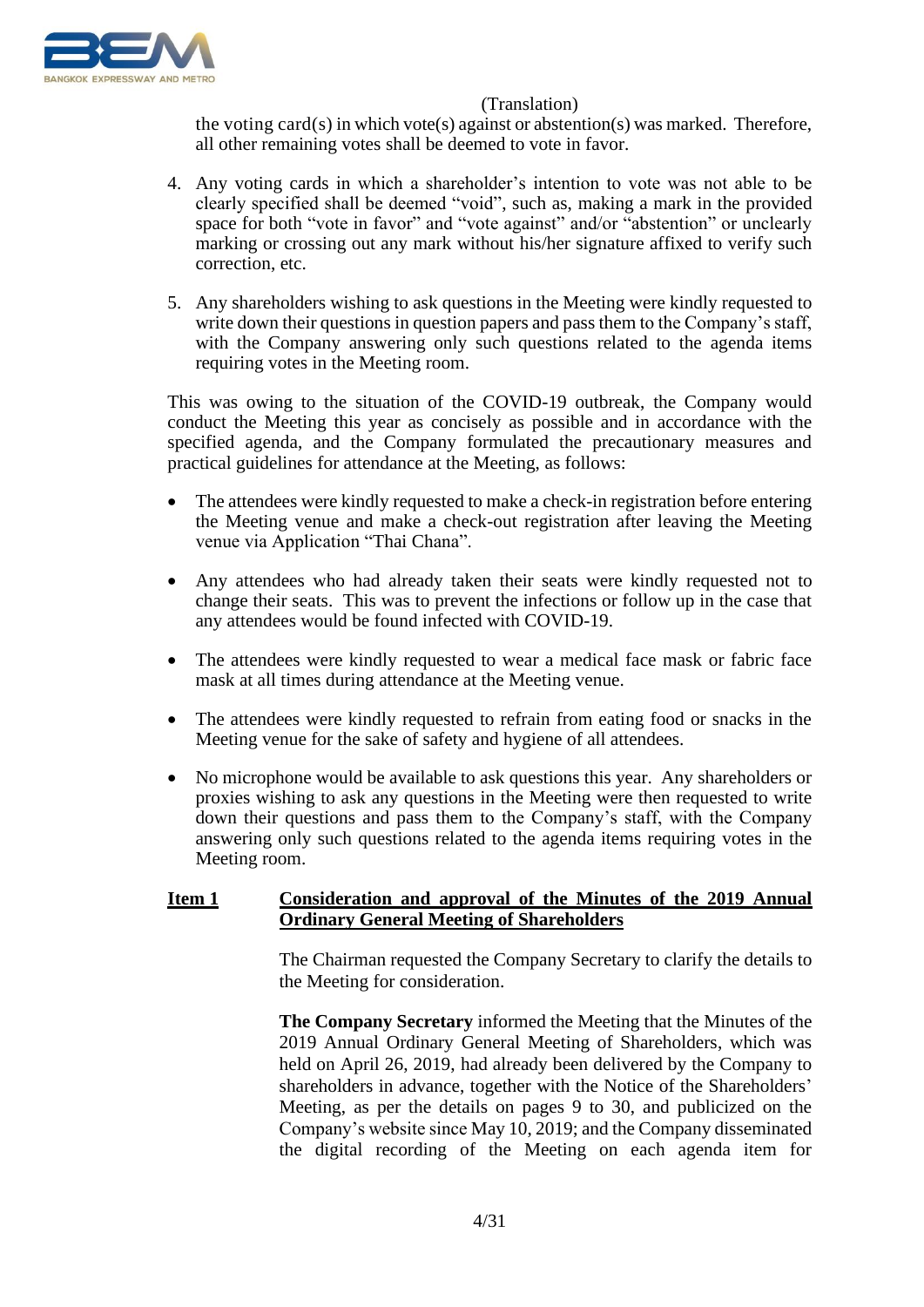

shareholders' viewing through the Company's website, and without any shareholder proposing an amendment to the Minutes of the Meeting.

The Board of Directors considered the matter and was of the view that the Minutes of the Meeting were correctly, completely and clearly recorded, and thus deemed appropriate that such Minutes of the Meeting should be approved.

The Chairman allowed shareholders to pass the questions or opinions as written down in question papers to staff.

No shareholders passed them any inquiries or opinions, the Chairman then requested the Meeting to consider casting votes.

**The Company Secretary** stated to the Meeting that this agenda item required approval by a majority vote of the shareholders who attended the Meeting and cast their votes.

The voting results were as follows:

Total votes on this item: 9,805,409,933 votes

| 9,804,639,702 favorable votes, representing 99.9996 percent |
|-------------------------------------------------------------|
| 37,000 unfavorable votes, representing 0.0004 percent       |
| 733,231 abstaining votes                                    |
| 0 vote of void voting card                                  |

The Meeting resolved, by a majority vote of the shareholders who attended the Meeting and cast their votes, to approve the Minutes of the 2019 Annual Ordinary General Meeting of Shareholders, as proposed.

### **Item 2 Acknowledgement of the Company's operational results for the year 2019**

The Chairman requested Mrs. Payao Marittanaporn, Managing Director, to clarify the details to the Meeting.

**Mrs. Payao Marittanaporn, Managing Director**, presented the summary information of the operational results via the video presentation to summarize the Company's information for both agenda items 2 and 3, essence of which could be outlined as follows:

In 2019, the Company remained committed to providing the transportation services with management based on corporate governance and corporate social responsibility through provision of the expressway and mass rapid transit system services, including commercial development in connection with the infrastructure and service networks to promote and develop the quality of people's life. There were the Company's significantly accomplished events as follows: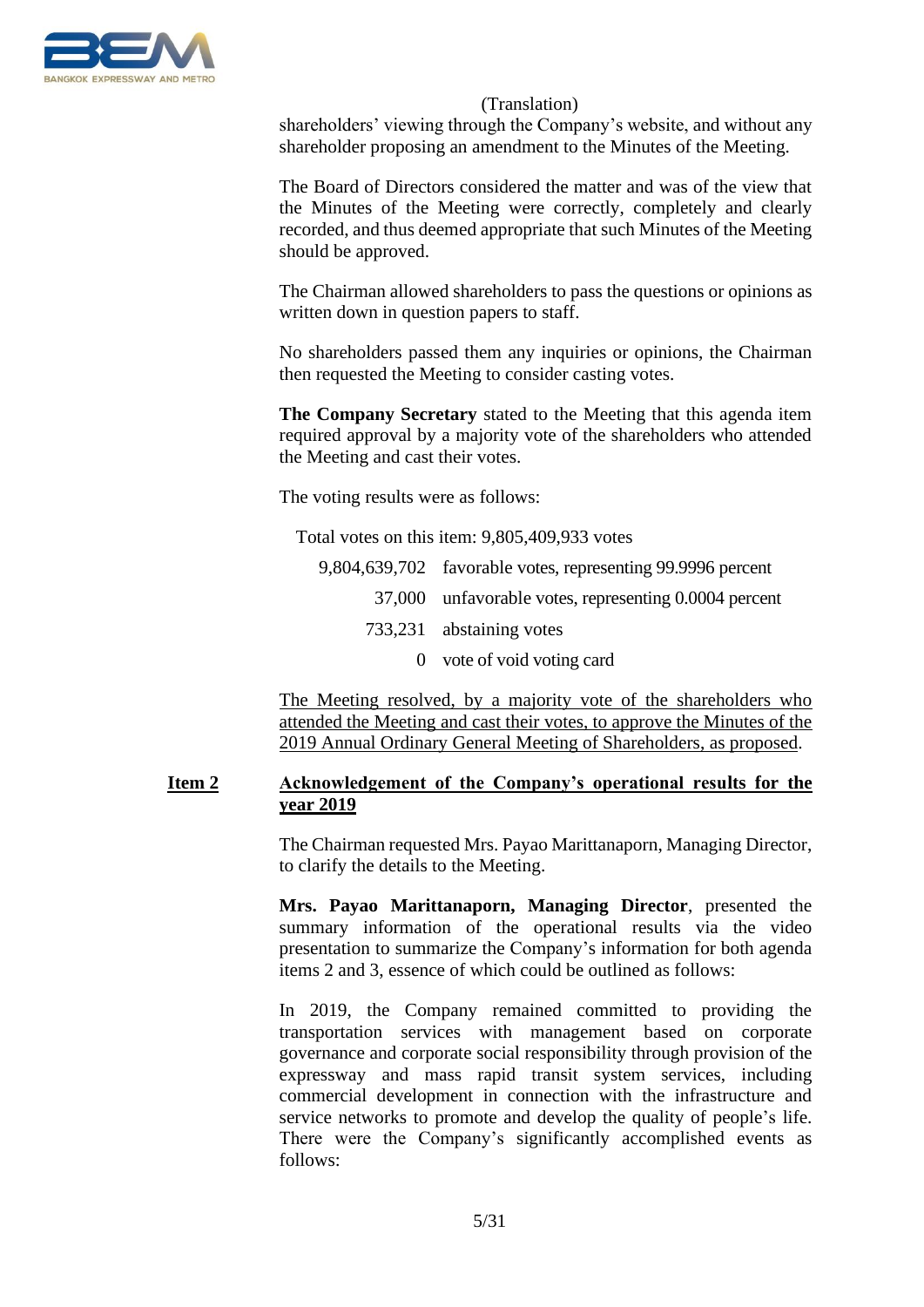

1) Settlement of the Disputes with the Expressway Authority of Thailand

On March 18, 2019, the Extraordinary General Meeting of Shareholders No. 1/2019 resolved to grant approval for the Company and the Subsidiary to settle the disputes with the Expressway Authority of Thailand (EXAT) by means of amendment of the Second Stage Expressway Agreement, the Agreement for the Extension of the Second Stage Expressway System (Sector D), and the Bang Pa-in - Pak Kret Expressway Agreement, with the Board of Directors being authorized to improve the results of the final negotiation to ensure consistency with the resolution of the Council of Ministers. In this connection, the Company, the Subsidiary and EXAT held many mutual meetings until settlement could be reached. On February 18, 2020, the Council of Ministers' Meeting resolved to approve the amendment of the Agreements for the purpose of settlement of all disputes between the Company/the Subsidiary and EXAT.

On February 20, 2020, the Company, the Subsidiary and EXAT subsequently signed the Second Stage Expressway Agreement (Amendment) and the Bang Pa-in - Pak Kret Expressway Agreement (Amendment), essence of which was conveyed as follows:

- 1. The three existing Agreements shall be extended to end in October 2035, provided that the Company shall be entitled to the full renewal of each Agreement as specified in the existing Agreements.
- 2. Toll revenue sharing remained unchanged, namely, as for revenues from the First Stage Expressway and the Second Stage Expressway (Sectors A, B), the Expressway Authority of Thailand and the Company shall receive at 60 percent and 40 percent, respectively; and as for revenues from the Second Stage Expressway (Sector C, Sector D) and the Bang Pa-in - Pak Kret Expressway, the Company shall be fully vested.
- 3. Toll rates shall be revised to increase at a fixed rate every 10 years, with the next revision of toll rates being scheduled for 2028.

As a result of this amendment of the Agreements, the Company and EXAT had no longer any dispute between each other and the Company was able to continue the expressway business operation, with strong cash flows from the extension of the term of the respective Agreements until 2035.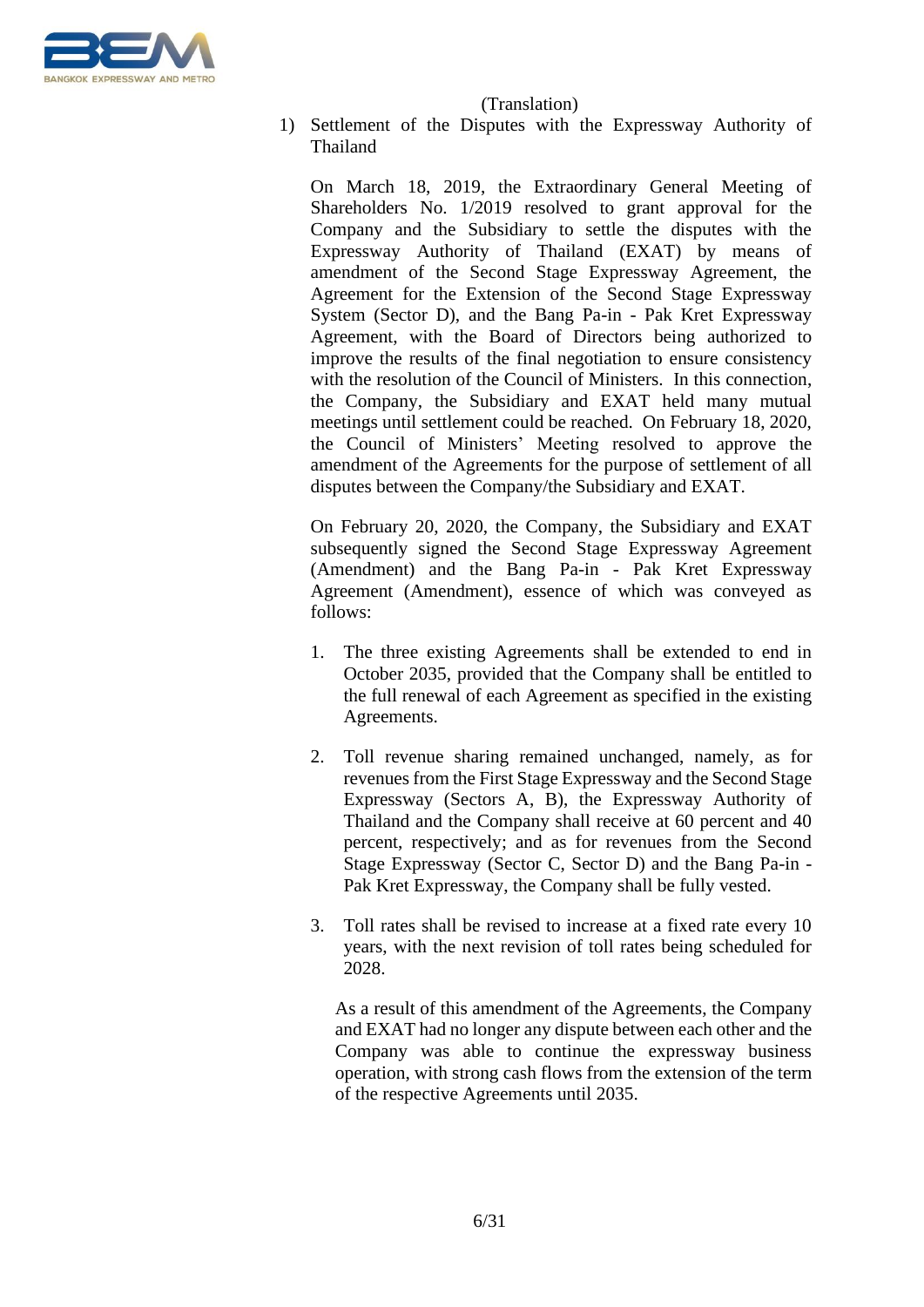

2) Opening of the MRT Blue Line Extension for Service

According to the MRT Blue Line Project Concession Agreement, the Company shall have duty to install the M&E Equipment for the MRT Blue Line Extension Project, Hua Lamphong - Lak Song Section and Bang Sue - Tha Phra Section, including provision of the train operation service in the MRT Blue Line Project to ensure the Through Operation.

The Company had implemented and opened the MRT Blue Line Extension Project for service ahead of schedule, with its service opening for the commercial operation which was divided into three sections as follows:

| Section 1: Bang Sue Station - Tao Poon Station, opened for<br>service on August 11, 2017;            |
|------------------------------------------------------------------------------------------------------|
| Section 2: Hua Lamphong Station - Lak Song Station, opened<br>for service on September 29, 2019; and |
| Section 3: Tao Poon Station - Tha Phra Station, opened for<br>service on March 30, 2020.             |

As such, the MRT Blue Line was opened for service of the entire route with 38 stations, covering a distance of 48 kilometers. It represented the first Circle Line in Bangkok, which would help provide the greater completeness of connection between the mass rapid transit system and people's commute.

- 3) Operational Results for 2019
	- The Company had revenues from the core businesses in the amount of Baht 16,107 Million, an increase by Baht 492 Million or 3.2 percent, consisting of revenue from expressway business amounting to Baht 10,302 Million, an increase by Baht 128 Million or 1.3 percent resulting from the growth of revenue in the Si Rat - Outer Ring Road Expressway.
	- Revenue from rail business amounting to Baht 5,022 Million, an increase by Baht 286 Million or 6 percent resulting from an increase in fare box revenues due to the opening for service of the MRT Blue Line Extension.
	- Revenue from commercial development business amounting to Baht 783 Million, an increase by Baht 78 Million or 11.1 percent resulting from the growth of passenger volume.

During the second quarter, the Company sold some of its shares held in TTW Public Company Limited and reclassified investment from investment in associated company to other long-term investments to ensure consistency with the investment purpose, thereby resulting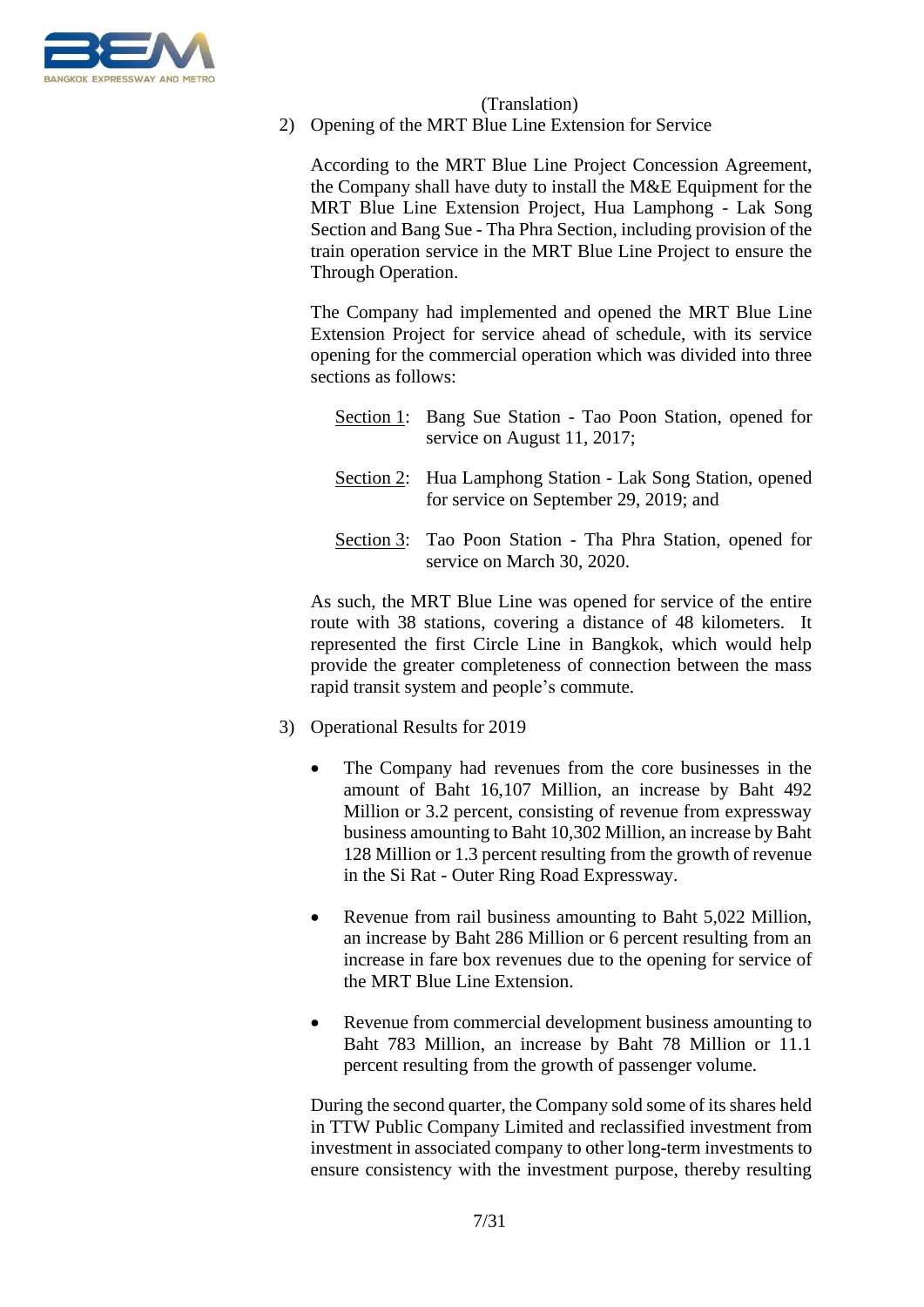

in the Company's gain from reclassification of investment in the amount of Baht 3,409 Million. As a result, in 2019, the total net profit was Baht 5,435 Million, an increase from the previous year by Baht 118 Million or 2.2 percent, with the earnings per share accounting for 36 satang, and the operating profit amounted to Baht 2,863 Million, an increase by Baht 342 Million or 13.6 percent.

The financial status as of the end of 2019, the Company had the total assets in the amount of Baht 111,697 Million, an increase by 7.6 percent resulting from an increase in construction work of the MRT Blue Line Extension; the total liabilities in the amount of Baht 72,874 Million, an increase by 6.8 percent resulting from loan for the MRT Blue Line Extension Project; the shareholders' equity in the amount of Baht 38,823 Million, an increase by 9 percent resulting from the net profit and fair value adjustment of investment.

- 4) The Company not only provided good and quality services, but also realized the corporate sustainability based on corporate governance, including energy conservation as reflected in the awards of pride which proved the Company's success as follows:
	- The Company was selected to enlist in the Thailand Sustainability Investment (THSI) for the third consecutive year and was also selected to be in SETTHSI Index 2019 by the Stock Exchange of Thailand.
	- The Company received the Thailand Energy Awards 2019 in the category of energy conservation at the national level from the Department of Alternative Energy Development and Efficiency, Ministry of Energy.
	- The Company received the Drive Award 2019 in Services Business from the proven provision of comprehensive transportation system services based on corporate governance from the Faculty of Commerce and Accountancy, Chulalongkorn University.

The Chairman allowed shareholders to pass the questions or opinions as written down in question papers to staff.

Questions raised by shareholders in the Meeting room were as follows:

**Mr. Parinya Tieanworn, proxy**, inquired whether or not the situation of the COVID-19 outbreak caused any extension of the respective periods of construction of the MRT and expressway projects as currently operated, if yes, how?

**Mr. Phongsarit Tantisuvanitchkul, director**, clarified that all of the expressways were currently completed and opened for service, but there was only a slight improvement work. As for the MRT Blue Line Project, it was already opened for full service. In terms of the project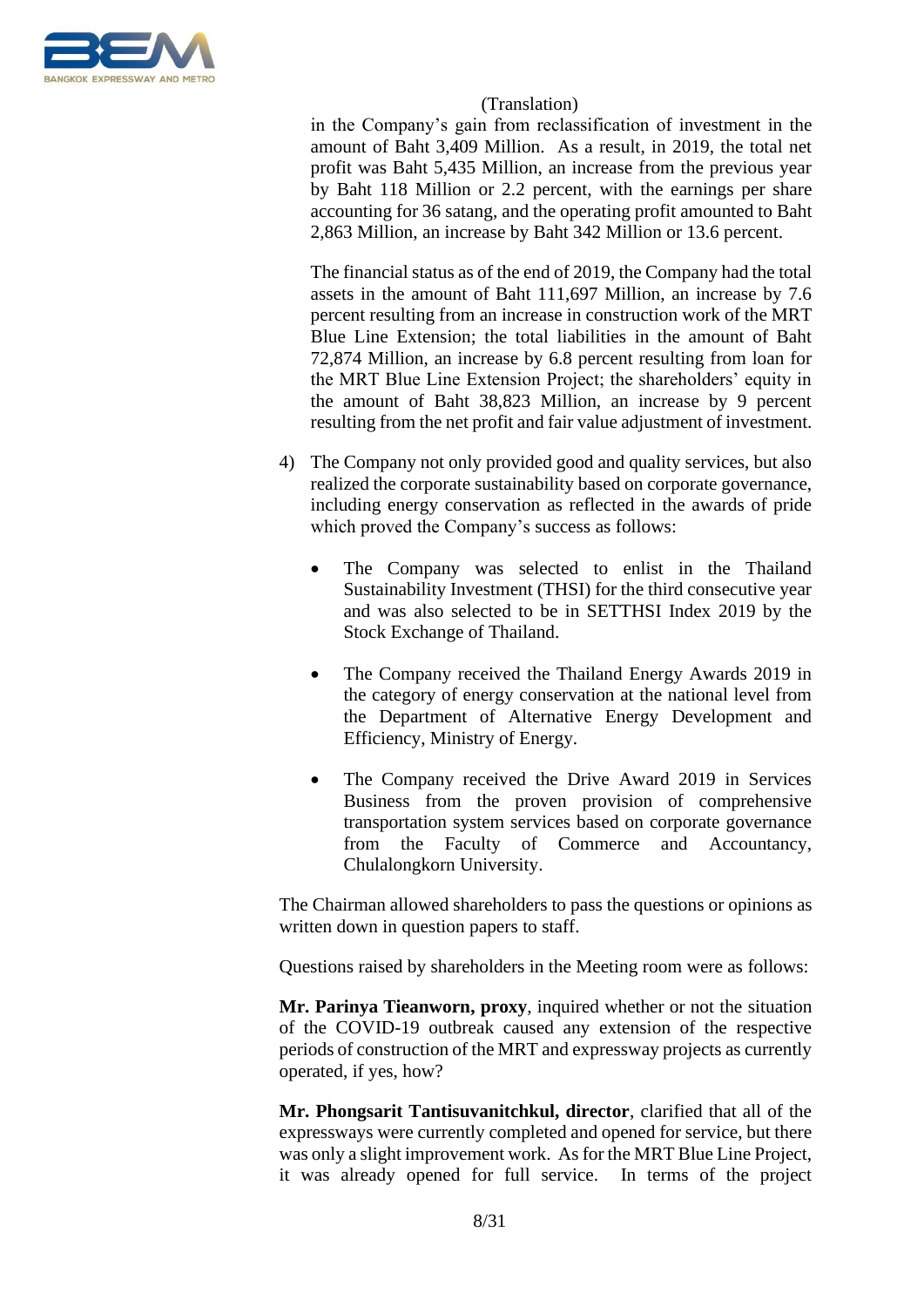

management during the COVID-19 outbreak, if it were operating activities within the country, the Company was able to control but it probably had an impact in case of international purchase order of equipment. Currently, it was deemed that the Company was not affected. Nevertheless, there were only controls, screening and cleaning procedures which needed to be supervised for greater safety.

**Mr. Wiriya Suphachariyawichai, shareholder**, asked questions and expressed an opinion as follows:

- 1. How would it be possible for the Company's project of construction and improvement of the Double Deck Expressway at present time?
- 2. How would it be possible for Bangkok Metro Networks Limited (BMN) to expand its business and raise funds on the Stock Exchange of Thailand?
- 3. He complimented and thanked the executives and staff of the Company.

# **Mr. Phongsarit Tantisuvanitchkul, director**, clarified as follows:

1. The project of construction and improvement of the Double Deck Expressway was a good project. That was, when the Company proposed to request a renewal of the Concession Agreement for the Second Stage Expressway, and fortunately, the government had a policy to solve traffic problem due to the traffic congestion on the Second Stage Expressway because the expressway users using the route in the short distance and in the long distance used the same route; if the expressway users travelled from Suvarnabhumi, there would be traffic congestion in front of the toll gates, in the front area of Golden Tulip Sovereign Hotel, continuing until Ngamwongwan Intersection. For this reason, the government therefore intended to have expressway users who used a short-distance route and a longdistance route separated from each other by means of constructing the Double Deck Expressway to raise the level up from the end of Rama 9 Road to Ngamwongwan, Chaeng Wattana. If they came from Suvarnabhumi, they would be able to take the Double Deck Expressway in the area of Rama 9 to Ngamwongwan, Chaeng Wattana. Should the expressway users wish to travel from Mueang Thong, they would be able to take the Double Deck Expressway in the area of Ngamwongwan and go down to Rama 9 or to Suvarnabhumi. The Double Deck Expressway would increase the traffic area. The expressway users who wished to use the shortdistance route to go down to Sukhumvit or the Monument, they would be able to use the existing expressway. The government thus assigned the Company to further study and the Company, after studying, found that the project of construction and improvement of the Double Deck Expressway would not have an impact on land expropriation and its construction could be carried out promptly but an Environmental Impact Assessment Report must be made and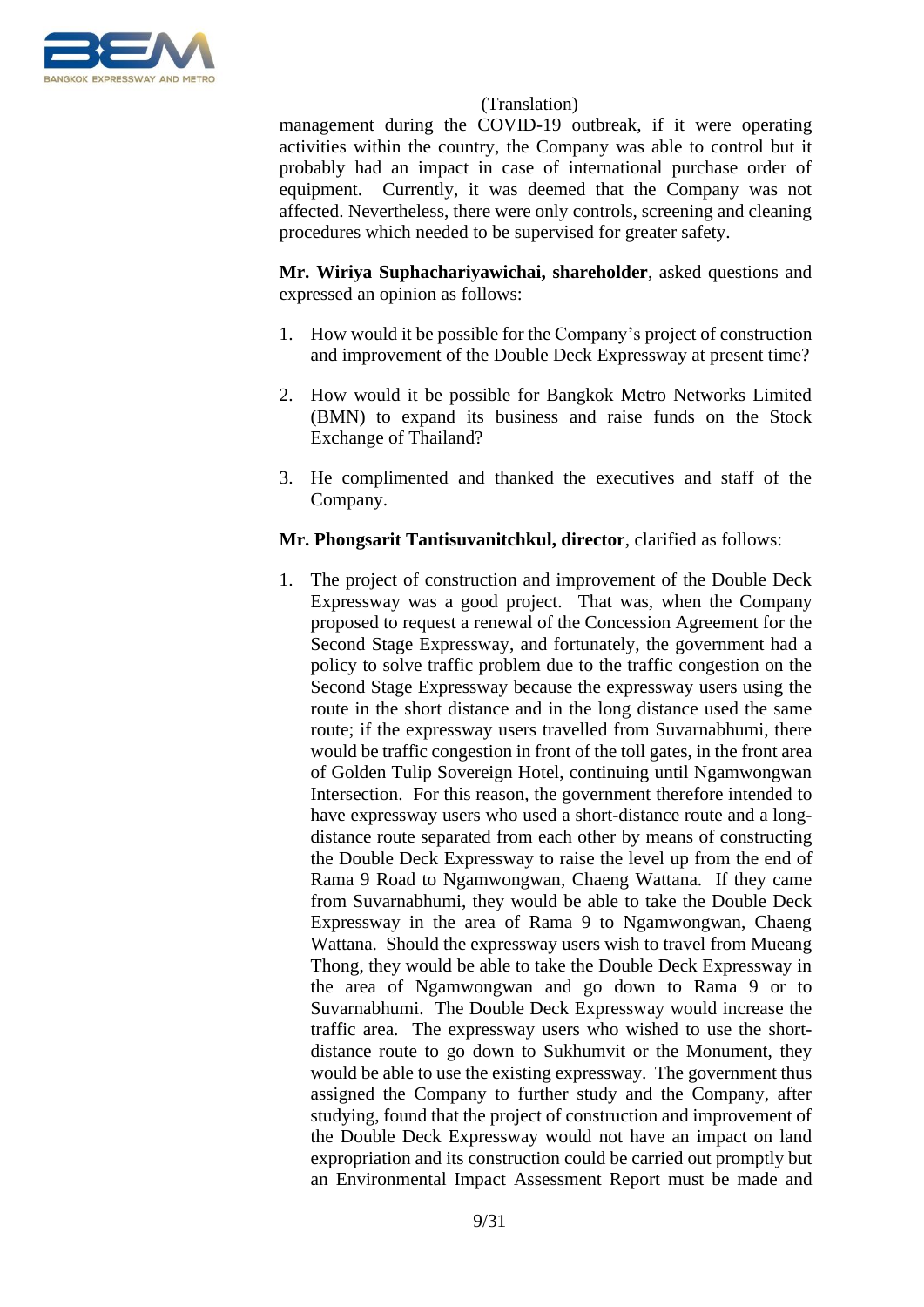

submitted to the responsible agencies in the first place, with consideration taking approximately two years and construction taking four years. As such, the Company was assigned by the government to conduct further study. Consequently, the project of construction and improvement of the Double Deck Expressway would still exist since it was a project which needed to be carried out, not to mention the resolution which was already passed by the Council of Ministers.

2. BMN was the Company's subsidiary operating the advertisement production and commercial development business, although the investment in BMN was not very high, a profit increased every year according to passenger volume of the MRT and expressway users; therefore, revenue from commercial development of BMN rose every year. Moreover, EXAT also granted the Company the right to produce advertising boards for publicity of various kinds on the expressways. However, the current outbreak of COVID-19 has affected shops' economy. It was expected that at the end of the year, development in advertising media would be more explicit and development of the rest area, investments could be still handled by the Company. Therefore, it was not necessary to have it raised funds on the Stock Exchange, let alone advantages and disadvantages. However, all of BMN's profits would belong to the Company and shareholders. If, in the future, there would be a business opportunity other than an additional concession agreement, the Company would probably have BMN raised funds on the Stock Exchange.

# **Miss Boonta Boonkulrat, shareholder and Mr. Somboonkiat Panichcharoen, proxy**, inquired as follows:

- 1. After opening the MRT Blue Line and the MRT Purple Line for service, how did it result in an increase in revenue and what was the percentage when compared to toll revenues?
- 2. How did the COVID-19 outbreak affect revenues and what was the percentage? How would the direction of this year's operational results take?
- 3. How would the business growth rate including near future plans be?

**Miss Panan Tosuwanthaworn, Deputy Managing Director: Finance**, clarified as follows:

1. As for revenues before the service opening of the MRT Blue Line Extension, average fare box revenues would be approximately Baht 7-8 Million per day. After the service opening of the MRT Blue Line Extension, Hua Lamphong - Lak Song Section, the revenues increased by Baht 10 Million per day, an increase by 20-30 percent. But due to the impact from the current COVID-19 outbreak, no revenue growth was seen yet after the service opening of the entire route of the MRT Blue Line.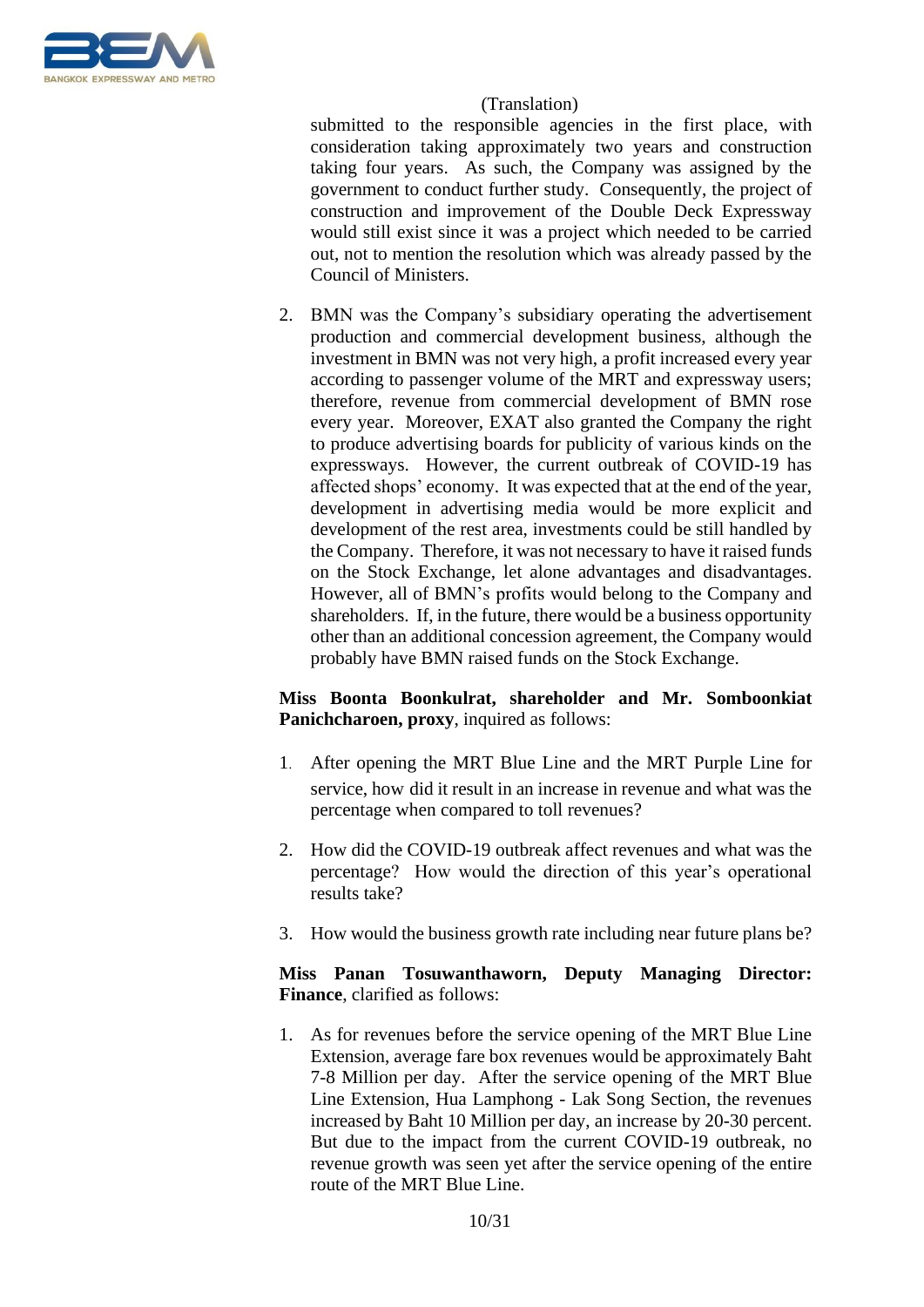

- 2. The Company was considerably affected during the second quarter. Normally, the Company previously had fare box revenues in the amount of Baht 7-8 Million per day, but due to the impact from the COVID-19, fare box revenues and passenger volume reduced by 80- 90 percent. After the government had adopted the relaxation measures, passenger volume began to return as normal, i.e., currently approximately 300,000 trips per day or approximately 70- 80 percent. As for the expressways, the expressway users and toll revenues diminished to a minimum of 50 percent and they gradually returned to normal after the relaxation measures had been adopted. In addition, the passenger volume was back to normal faster, due to the fact that there was no restriction on social distancing. At present, it could be said that toll revenues already returned to normal.
- 3. Despite the fact that the COVID-19 outbreak would have an impact on the rate of business growth, including future plans, it was not much severe because the passengers, expressway users and expressway traffic were already back to normal.

# **Mr. Anupoj Panapornsirikul, shareholder**, inquired as follows:

- 1. What guidelines for making use of the free space in the MRT stations would be adopted? This was because there were many stations which had a lot of free space.
- 2. How much progress was made on car-rail-boat connection (Bang Pho Station and Phra Nang Klao Bridge Station)?
- 3. To what extent was the Company's chance of running the MRT Purple Line Extension Project? And would it be worth the investment at present?

# **Mr. Phongsarit Tantisuvanitchkul, director**, clarified as follows:

- 1. The space in the MRT Blue Line stations was the Company's right to manage under the Concession Agreement; while the right to the space outside the stations was not granted to the Company to develop because it was the space that the government received from expropriation in accordance with the Royal Decree. It was MRTA's duty to conduct study as to how to proceed with such matter for proposal of the same to the Ministers to ensure greater development. In respect of the MRT Purple Line, it was pending study by the Mass Rapid Transit Authority of Thailand (MRTA).
- 2. Regarding car-rail-boat connection, the government currently carried out this matter, for instance, in the MRT Blue Line Extension at Bang Pho Station, Chao Phraya express boats were available to pick up passengers at the pier, and meanwhile, at Phra Nang Klao Bridge Station, the service in the same manner was currently undergoing improvement.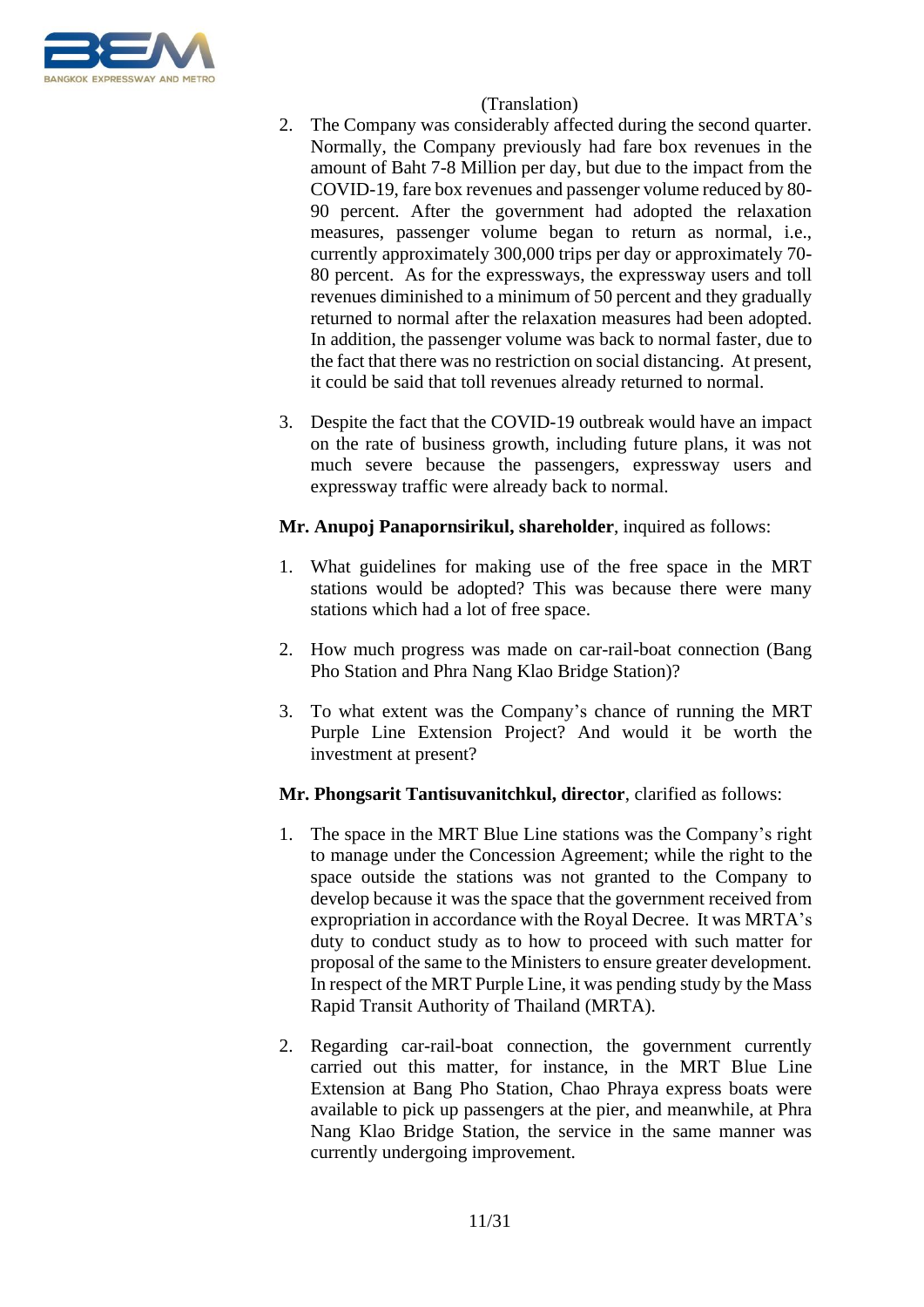

3. In regard to the MRT Purple Line Extension, with its construction being approved by the Council of Ministers, it was in process of expropriation. If it was completed, it was expected that at the end of this year, MRTA and the government would expedite the construction of the MRT Purple Line Extension and there would be a construction bid in which there would be a chance for the Company to provide the continued train operation service from Bang Yai Station - Tao Poon Station, from Tao Poon Station - Rat Burana Station. In this regard, MRTA was conducting study on the Public-Private Partnership Act B.E. 2562 (2019), which was not yet in the negotiation process. It was expected that at the beginning of the next year, the train operation would be made more explicit.

# **Mr. Keerati Aimmanoj, proxy**, inquired as follows:

- 1. In the bid for the MRT Orange Line Project (West), other than CH. Karnchang Public Company Limited, whether or not the Company would join hands with any other alliances?
- 2. In the event that Bangkok Mass Transit System Public Company Limited (BTS) would implement the MRT Yellow Line Extension Project, whether or not it would cause a decrease in revenues of the MRT Blue Line? And how was the negotiation with the Mass Rapid Transit Authority of Thailand (MRTA)?

# **Mr. Phongsarit Tantisuvanitchkul, director**, clarified as follows:

- 1. The MRT Orange Line Project was similar to the MRT Blue Line Project. The Company was prepared to serve as a subway operator because the Company was the operator of the entire MRT Blue Line Project. The Company was then more fully prepared to operate the MRT Orange Line Project than other investors. The MRT Orange Line Project was the main route connecting the MRT Blue Line which would provide the Company considerable benefits. The government conducted study on investment form in the MRT Orange Line which was different from usual, namely, the private sector was required to invest in construction in the MRT Orange Line (West) while some parts of the MRT Orange Line (East) were already constructed by the government. In the western part, the distance of more than 10 kilometers to be constructed was considered to give the Company an advantage, due to the Company's readiness and having CH. Karnchang Public Company Limited as the main constructor, with its proven performance in timely construction; the projects could be put into operation ahead of schedule. Therefore, the Company would definitely participate in the bid for the MRT Orange Line Project without the necessity to join hands with any other alliances.
- 2. In the implementation of the MRT line construction projects, MRTA formulated the master plan, conducted an analysis of the volume of passengers on each route and as to which project would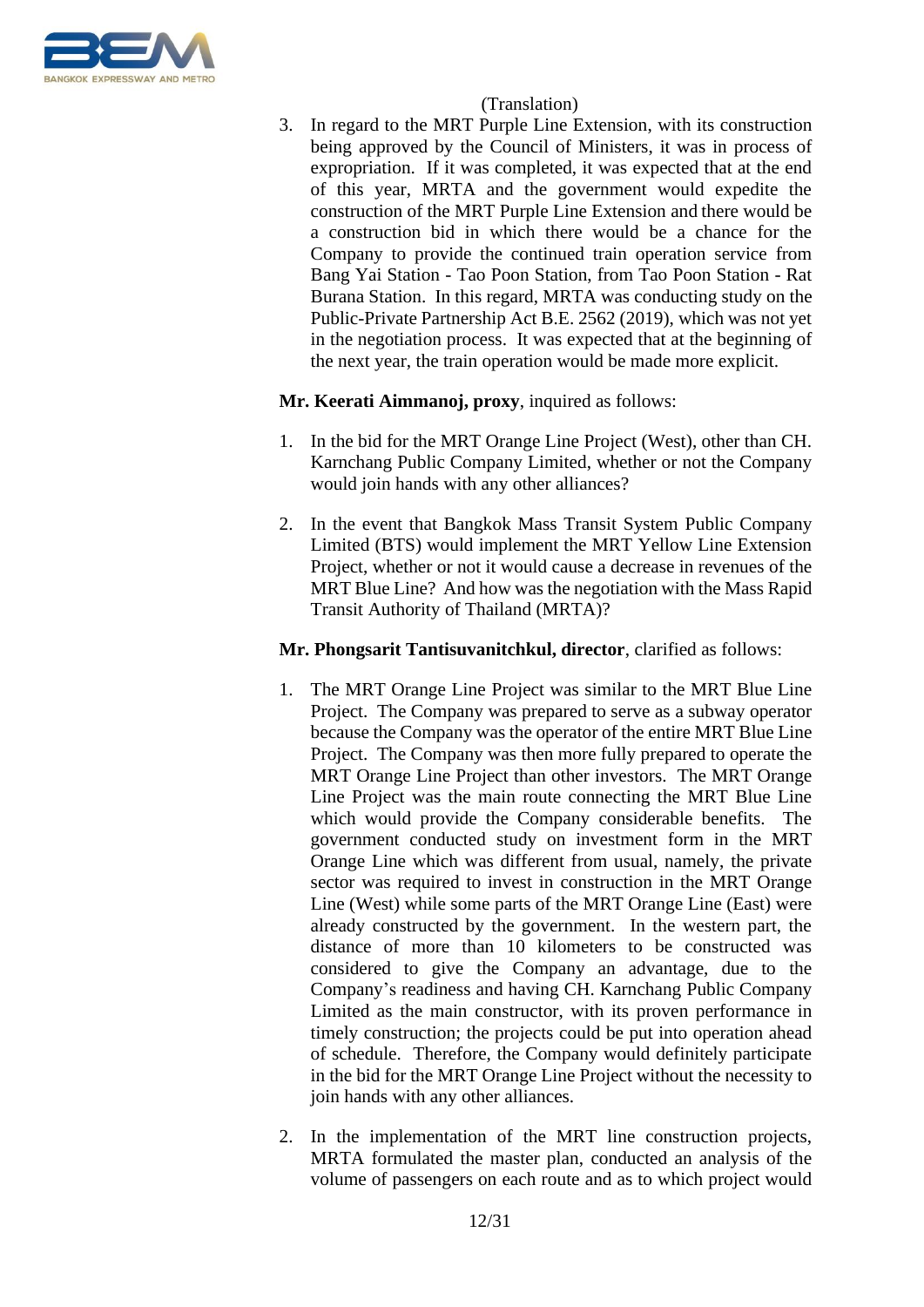

be an investment project in a form of private participation in order to enable the private sector to further conduct study regarding traffic on the entire route, for example, the MRT Orange Line connecting the MRT Blue Line, the MRT Red Line and the MRT Green Line, which part of its required to prepare plan; upon acknowledgement of the plan, it was then the private sector's duty to consider risks by itself. This plan was already proposed by the Ministry of Transport to the Council of Ministers, according to the news report on construction of 10 MRT routes. In respect of the MRT Yellow Line Extension Project, the investors of the MRT Yellow Line Project proposed that MRTA extend the connection to the MRT Green Line, which on the other hand, it was considered a good project to have an extended connection but the part to be extended further would produce a change of the original connection scheme, from connecting with the MRT Blue Line only to connecting with the MRT Green Line as well, thereby having a certain impact on passenger volume, varied from the original assumption according to the study during the implementation of the MRT Blue Line with MRTA. Therefore, benefits which would occur in respect of revenue sharing would be affected to some degree, about which the Company already notified MRTA for acknowledgement and how to compensate the Company would be mutually considered.

**Mr. Worawuth Krittiyanithi, proxy (Representative of Shareholders' Right Protection Volunteer)** inquired about the anticorruption policy.

**Mrs. Payao Marittanaporn, Managing Director**, clarified to the Meeting that the Company established its anti-corruption policy, by communicating the same to directors, executives, staff for acknowledgment and compliance. It was also disseminated via the Company's website and Annual Report.

The Company formulated the guidelines for desirable behaviors of directors, executives and staff in the Company's Code of Conduct, including governance and supervision to prevent any fraud or corruption in the operating process, and established the internal audit work unit with the duty to inspect actual performance in order to prevent and suppress any fraud or corruption, as well as providing the whistleblowing channels via the Audit Committee Members and the Company Secretary.

**Mr. Kraiwan Katawanit, shareholder**, inquired and suggested as follows:

1. With regard to the top-up and receipt issuing service systems of the MRT Purple Line Project and the MRT Blue Line Project, there were two subway lines, namely, the MRT Purple Line and the MRT Blue Line. MRT cards could be commonly used on both lines without any problem; top-up service of both lines could be used together. In toping up with cash payment at every service station,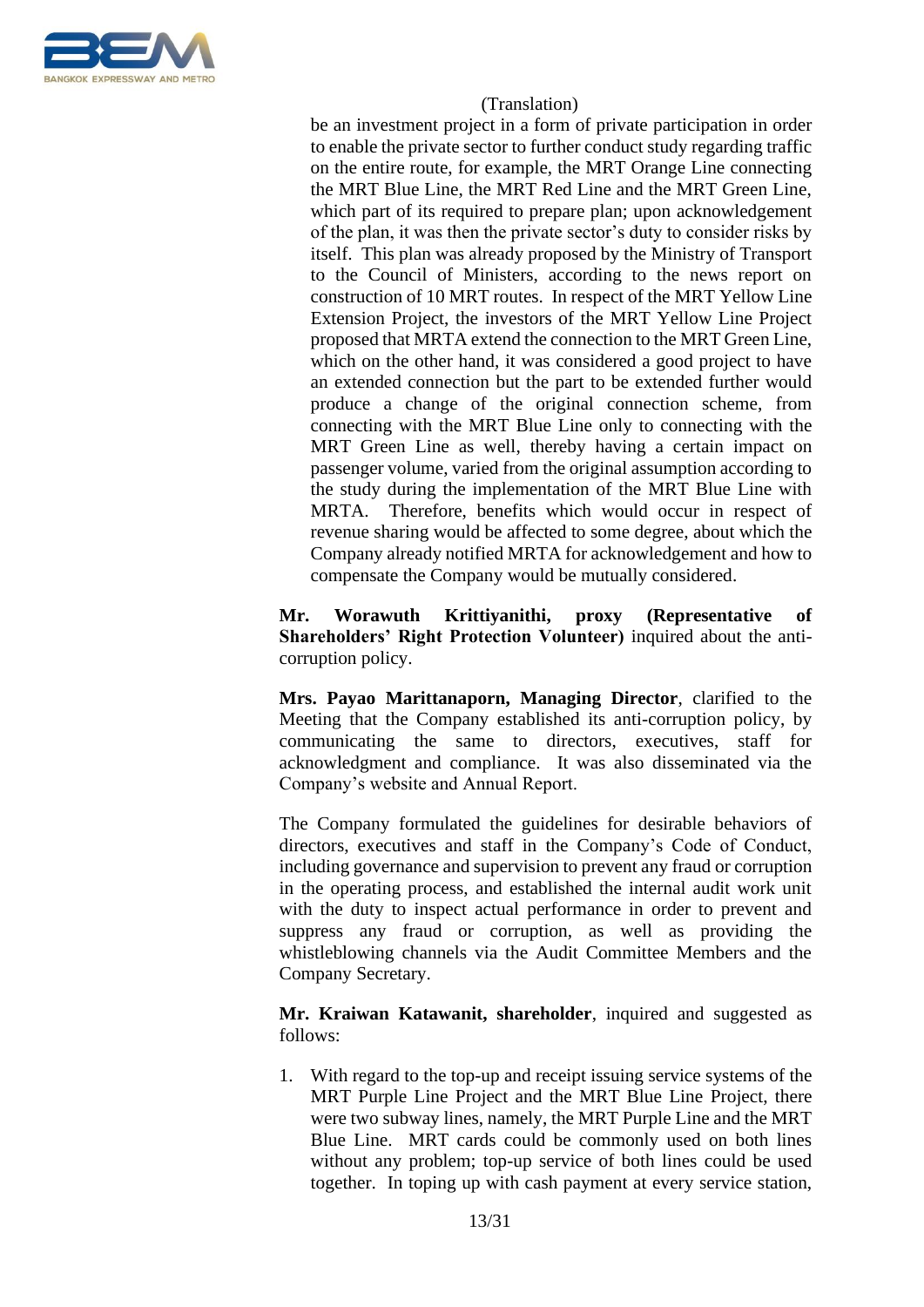

after toping up the MRT cards, a receipt would be provided as evidence. But the fact of the matter was that if topping up the MRT card at any station on the MRT Purple Line, it must take one week to have the receipt, besides the receipt must be collected at the same station where the top-up was made. On the contrary, if topping up at the service stations on the MRT Blue Line, a receipt could be instantly provided at such time. Then, how did the clearing process between the MRT Blue Line and the MRT Purple Line run? How did money remittance work? Because the existing problem from such usage of the top-up service at the service stations on the MRT Purple Line confused and troubled the service users, due to the fact that an issuing of a receipt took time and incurred an expense for travelling to collect such receipt. The suggestion was provided that this information could be used as publicity of the MRT Blue Line since it would assure passengers of topping up the MRT cards on every route via the counter services of the MRT Blue Line. That was, some passengers would probably take the MRT Blue Line to top up with an instantly issued receipt without leaving the area for service fee payment of the MRT Blue Line and then boarding the next train to go to the destination of the MRT Purple Line station without having to pay the service fee.

2. Given the fact that the Company has joined with TRUE Money Wallet to increase more service channels for consumers, the MRT cards could be instantly topped up via the TRUE Money Wallet Application. But once the MRT card was topped up, such MRT card had to be updated on top-up information at any stations before usage from the value as topped up via the TRUE Money Wallet. Such doing duplicated the usage. Why didn't the Company make it a single step? Because the online transaction system was used to ensure that no financial transactions needed to be made at the service places again, in which case, MRT stations. Or if this was the case, whether or not topping-up a MRT card at the stations in the traditional manner would probably save time with making no difference and reduce usage steps more?

# **Mr. Witoon Hatairatana, Deputy Managing Director: Railway System Operation and Engineering**, clarified as follows:

1. Regarding the issuing of receipts of the MRT Purple Line and the MRT Blue Line that pursuant to the MRT Blue Line Concession Agreement, the Company shall provide the train operation service and receive all revenues; therefore, the Company was able to issue the receipts by itself. While, pursuant to the MRT Purple Line Concession Agreement, the Company shall serve as the contractor of train operation for the Mass Rapid Transit Authority of Thailand (MRTA); therefore, MRTA shall have the right to issue the receipts and the Company would then forward the same to passengers.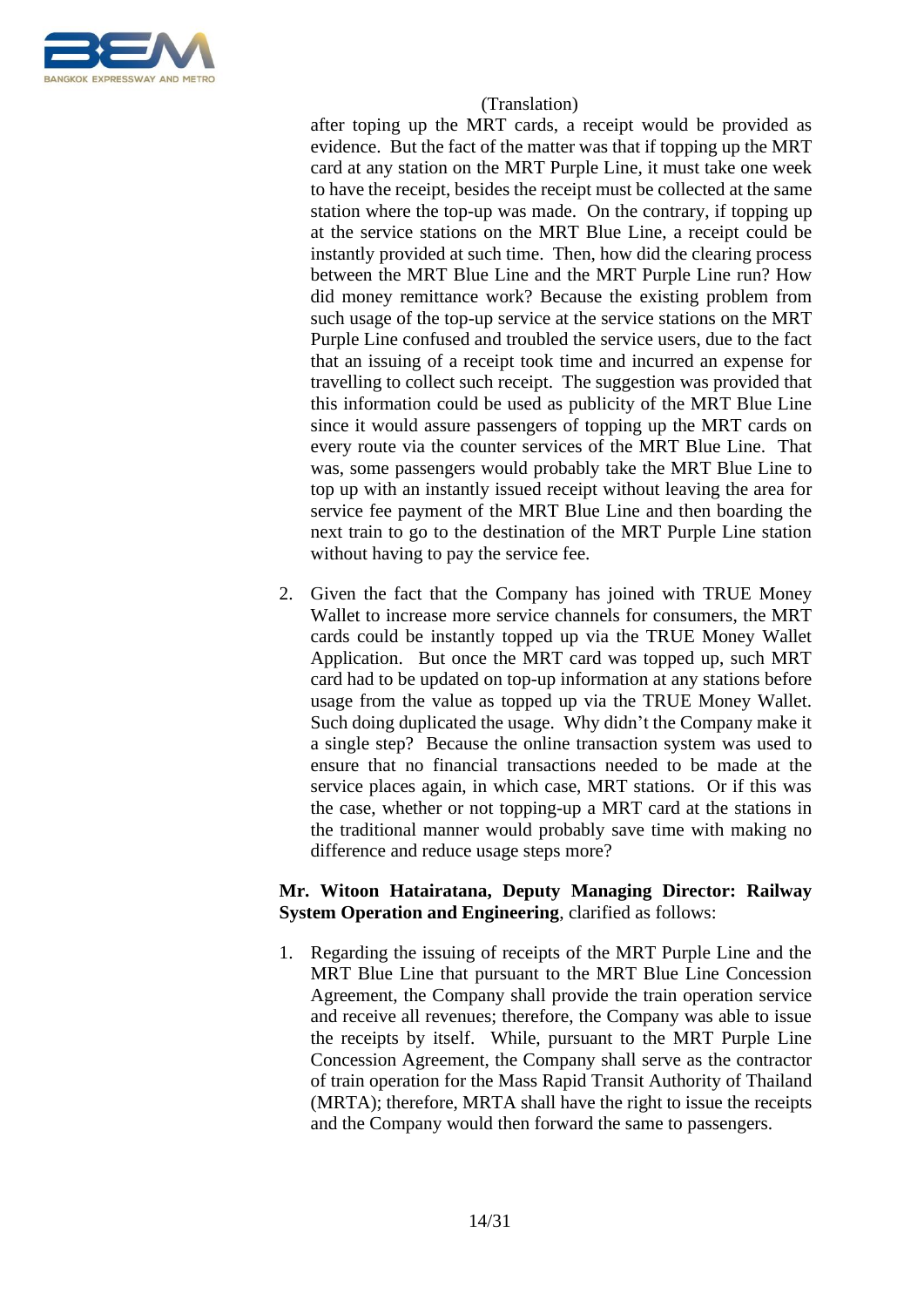

2. The top-up via the TRUE Money Wallet Application was an online top-up into the Company's system. But the topped-up value would not be able to be stored into the Smart Cards, unless the Smart Cards must be taken to be read at the card reader machine installed at the stations before usage.

No shareholders passed any further inquiries or opinions to staff, the Chairman then informed the Meeting that no voting was required for this agenda item as it represented a report on the operational results to the Meeting for acknowledgement.

The Meeting acknowledged the operational results of the Company for 2019.

# **Item 3 Consideration and approval of the statement of financial position and the statement of income for the year ended December 31, 2019**

The Chairman requested the Company Secretary to clarify the details to the Meeting for consideration.

**The Company Secretary** clarified to the Meeting that the details for seeking approval of this agenda item were indicated in the financial summary 2019 which were already delivered to shareholders, and according to the summary information in the video presentation which was already presented in item 2.

Having considered the matter, the Board of Directors approved the statement of financial position and the statement of income for the year ended December 31, 2019 which had been already reviewed by the Audit Committee and audited by the auditor. Therefore, it deemed appropriate to propose that the Shareholders' Meeting approve the statement of financial position and the statement of income for the year ended December 31, 2019.

The Chairman allowed shareholders to pass the questions or opinions as written down in question papers to staff.

No shareholders passed any inquiries or opinions to staff, the Chairman then requested the Meeting to consider casting votes.

**The Company Secretary** stated to the Meeting that this agenda item required approval by a majority vote of the shareholders who attended the Meeting and cast their votes.

The voting results were as follows:

Total votes on this item: 9,806,303,729 votes

- 9,805,052,957 favorable votes, representing 99.9960 percent 394,433 unfavorable votes, representing 0.0040 percent 856,339 abstaining votes
	- 0 vote of void voting card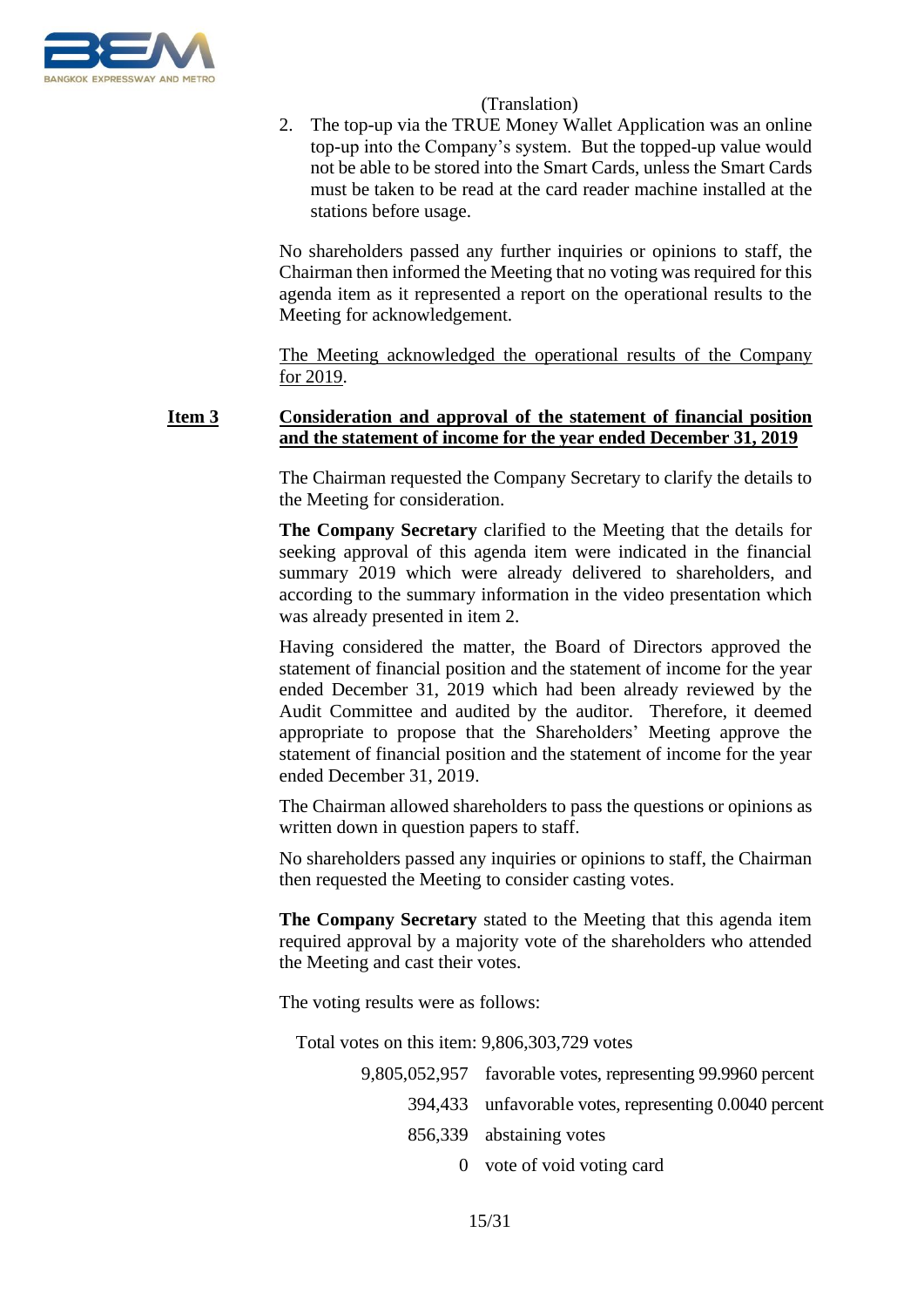

The Meeting resolved, by a majority vote of the shareholders who attended the Meeting and cast their votes, to approve the statement of financial position and the statement of income for the year ended December 31, 2019.

# **Item 4 Consideration and approval of the appropriation of profit and the dividend payment**

The Chairman requested Mrs. Payao Marittanaporn, Managing Director, to clarify the details to the Meeting.

**Mrs. Payao Marittanaporn, Managing Director**, clarified to the Meeting that the Company's net profit under the separate financial statement for 2019 amounted to Baht 2,924 Million, without any accumulated loss, the Company could therefore consider making dividend payment to shareholders pursuant to the Articles of Association of the Company.

The Company must appropriate its profit to a reserve fund for 2019 at the rate of five percent of the net profit in the amount of Baht 146.2 Million.

The Board of Directors' Meeting held on February 26, 2020 considered the financial statements of the Company and was of the opinion that in 2019, the Company's net profit under the separate financial statement amounted to Baht 2,923,625,882, then deemed appropriate to propose that the Shareholders' Meeting approve the dividend payment for the second half of 2019 from the net profit at the rate of Baht 0.09 per share in the amount of Baht 1,375.65 Million.

Given that the Company had postponed the 2020 Annual Ordinary General Meeting of Shareholders, the Company considered the interim dividend payment in lieu of the annual dividend payment to shareholders so as to lessen any potential impacts on shareholders due to the postponement of the Meeting.

The Board of Directors' Meeting held on April 9, 2020 resolved to approve the interim dividend payment in lieu of the annual dividend payment to shareholders which shall be made from the Company's profit as at December 31, 2019 at the rate of Baht 0.09 per share in the amount of Baht 1,375.65 Million. The interim dividend payment for the second half of the year was already made to shareholders on Friday, May 8, 2020.

Therefore, upon combination with the interim dividend payment for the first half of 2019 under the resolution of the Board of Directors' Meeting on August 9, 2019 at the rate of Baht 0.06 per share, the Company made the total interim dividend payment for the operational results 2019 on two occasions at the total rate of Baht 0.15 per share, totaling Baht 2,292.75 Million.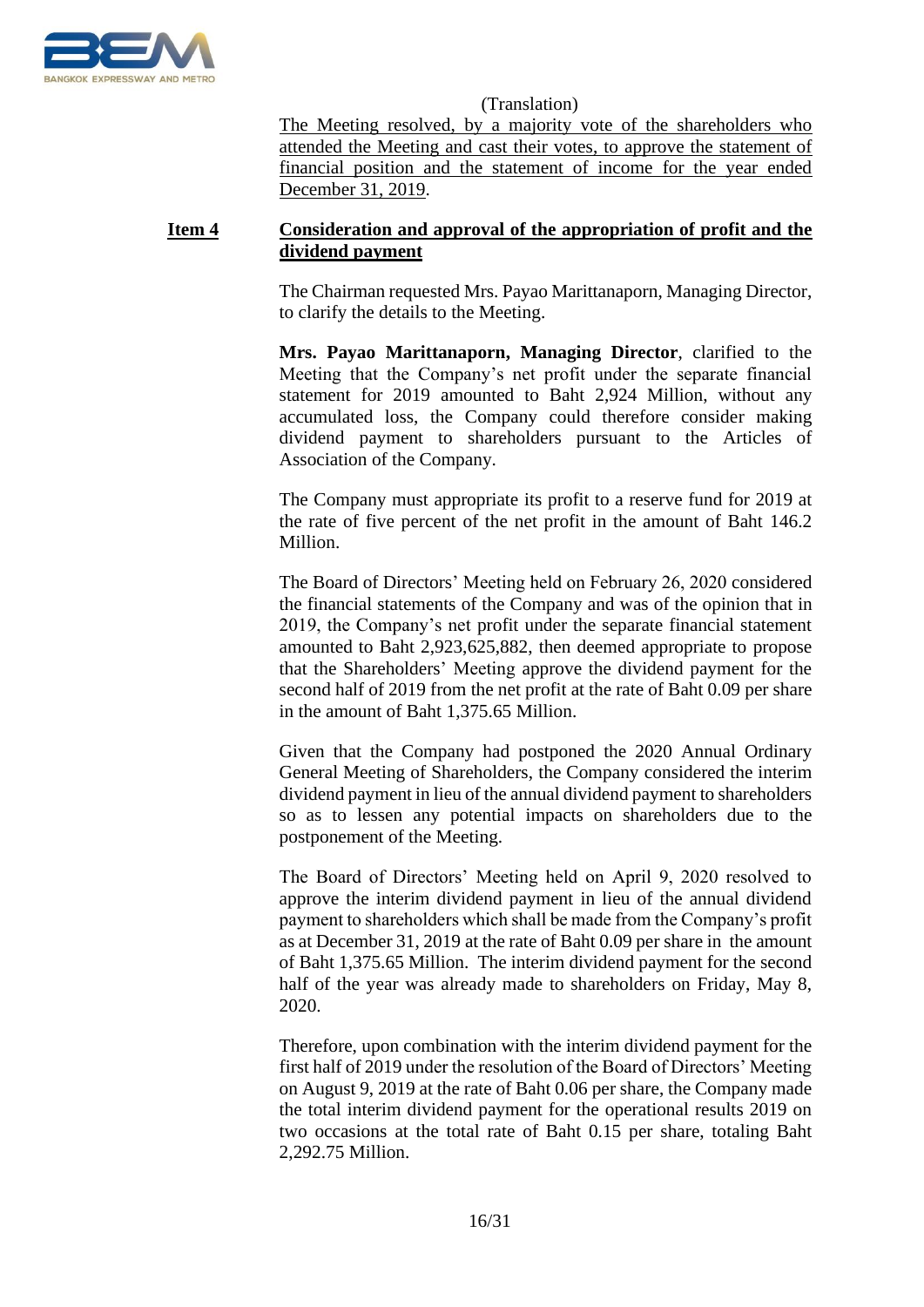

Having considered the matter, the Board of Directors deemed appropriate to propose that the Shareholders' Meeting approve as follows:

- 1. Approval was granted to appropriation of the profit as legal reserve for 2019 in the amount of Baht 146.2 Million;
- 2. Approval was granted to suspension of the annual dividend payment for the operational results 2019 due to the interim dividend payment on two occasions.

The Chairman allowed shareholders to pass the questions or opinions as written down in question papers to staff.

No shareholders passed any inquiries or opinions to staff, the Chairman then requested the Meeting to consider the matter.

**The Company Secretary** stated to the Meeting that this agenda item required approval by a majority vote of the shareholders who attended the Meeting and cast their votes.

The voting results were as follows:

Total votes on this item 9,806,453,829 votes

- 9,806,087,096 favorable votes, representing 99.9964 percent
	- 357,631 unfavorable votes, representing 0.0036 percent
		- 9,102 abstaining votes
			- 0 vote of void voting cards

The Meeting resolved, by a majority vote of the shareholders who attended the Meeting and cast their votes, to approve as follows:

- 1. Approval was granted to the appropriation of the profit as legal reserve for 2019 in the amount of Baht 146.2 Million;
- 2. Approval was granted to the suspension of the annual dividend payment for the operational results 2019 due to the interim dividend payment on two occasions.

# **Item 5 Consideration of the nomination of candidates for appointment as directors to replace those due to retire by rotation**

The Chairman informed the Meeting that prior to proceeding with this agenda item, directors due to retire by rotation in this Shareholders' Meeting were excused from the Meeting until completion.

The Chairman requested the Company Secretary to clarify the details to the Meeting for consideration.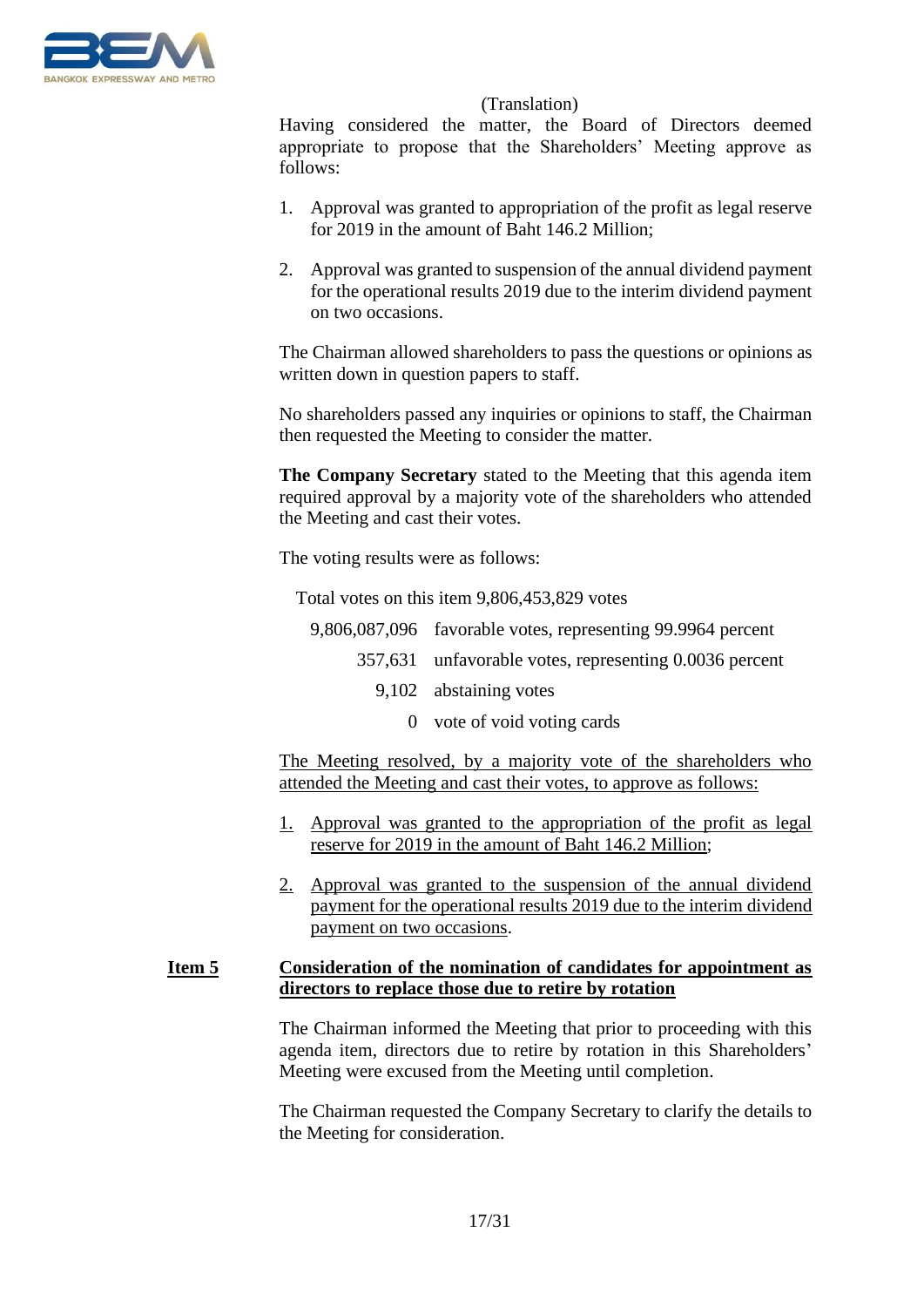

**The Company Secretary** clarified to the Meeting that the Articles of Association stipulated that at every annual general meeting, one-third of the number of directors must vacate their offices. The directors who have been in office for the longest term shall retire and may be re-elected.

In this 2020 Annual Ordinary General Meeting of Shareholders, there were six directors due to retire by rotation, namely, Mr. Supong Chayutsahakij, Mr. Phongsarit Tantisuvanitchkul, Dr. Sombat Kitjalaksana, Mrs. Payao Marittanaporn, Mr. Vitoon Tejatussanasoontorn, and Gen. Chetta Thanajaro. In addition, given that the Company allowed shareholders to nominate persons for appointment as directors in advance, none of the shareholders nominated any candidate for such consideration.

The Board of Directors, excluding such nominated directors, considered such candidates and deemed that they had qualifications appropriate to the Company's business operations and performed their duties as director by providing suggestions beneficial to the Company's business operations throughout the term of office, and the persons nominated as independent directors could provide opinions independently and were qualified in accordance with relevant regulations.

In this regard, the persons nominated on this occasion had gone through the procedures of circumspect and careful scrutiny and consideration, the Board of Directors therefore resolved to approve as proposed by the Nomination and Remuneration Committee and thus deemed appropriate to propose that the Shareholders' Meeting consider approving the reappointment of the six retiring directors to resume their office as director for another term.

The profiles of such director candidates were available on pages 35 - 51 of the Notice of the Meeting.

The Chairman allowed shareholders to pass the questions or opinions as written down in question papers to staff.

**The Company Secretary** read out a shareholder's question sent in advance as follows:

**The advance question from SCB Asset Management Company**  Limited as to how many terms Mr. Vitoon Tejatussanasoontorn and Gen. Chetta Thanajaro hold their positions as independent directors.

**The Company Secretary** clarified that the two independent directors had been appointed since December 30, 2015 and resigned their positions and were re-appointed by the 2017 Annual Ordinary General Meeting of Shareholders. They held their positions for two terms.

No shareholders passed any further inquiries or opinions to staff, the Chairman then requested the Meeting to consider casting votes, and to ensure compliance with the Principles of Good Corporate Governance,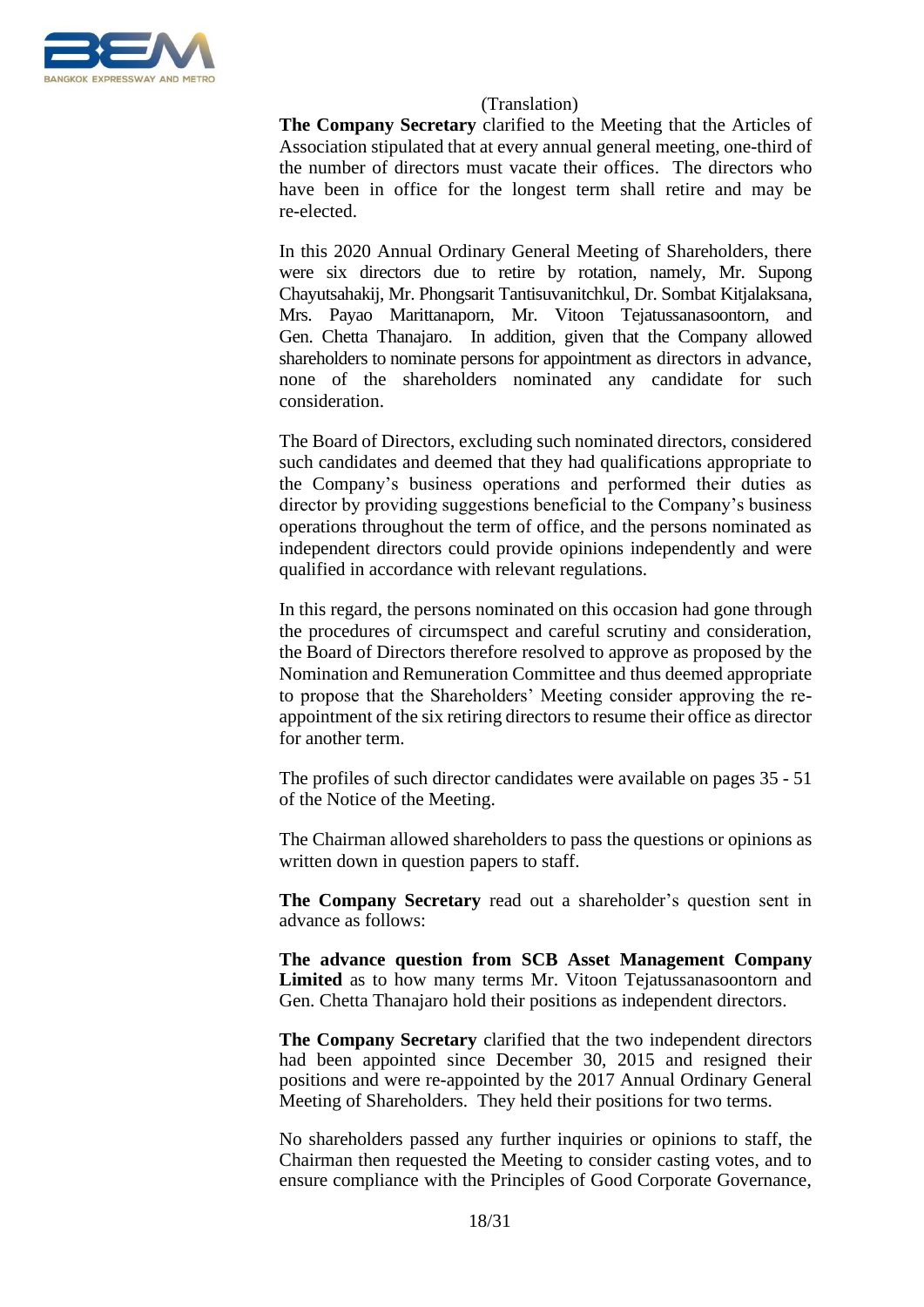

shareholders shall vote to appoint such six directors on an individual basis.

**The Company Secretary** clarified that this agenda item required approval by a majority vote of the shareholders who attended the Meeting and cast their votes. In the interest of transparency in the vote counting which could be subsequently rechecked, for this agenda item, the Company would collect the voting cards from all shareholders who attended the Meeting in person for the purpose of vote counting in accordance with the SEC practice; and for shareholders who had authorized their proxies, the Company would check the votes as indicated in the proxy forms.

The voting results on an individual basis were as follows:

1. Mr. Supong Chayutsahakij

Total votes on this item: 9,806,457,880 votes

- 8,964,693,049 favorable votes, representing 91.4166 percent 841,721,496 unfavorable votes, representing 8.5834 percent 43,335 abstaining votes
	- 0 vote of void voting card
- 2. Mr. Phongsarit Tantisuvanitchkul

Total votes on this item: 9,806,457,880 votes

- 9,405,709,411 favorable votes, representing 95.9143 percent
	- 400,655,134 unfavorable votes, representing 4.0857 percent
		- 93,335 abstaining votes
			- 0 vote of void voting card
- 3. Dr. Sombat Kitjalaksana

Total votes on this item: 9,806,457,880 votes

- 9,765,815,429 favorable votes, representing 99.5860 percent
	- 40,599,116 unfavorable votes, representing 0.4140 percent
		- 43,335 abstaining votes
			- 0 vote of void voting card
- 4. Mrs. Payao Marittanaporn

Total votes on this item: 9,806,457,880 votes

- 9,765,815,429 favorable votes, representing 99.5860 percent
	- 40,599,116 unfavorable votes, representing 0.4140 percent
		- 43,335 abstaining votes
			- 0 vote of void voting card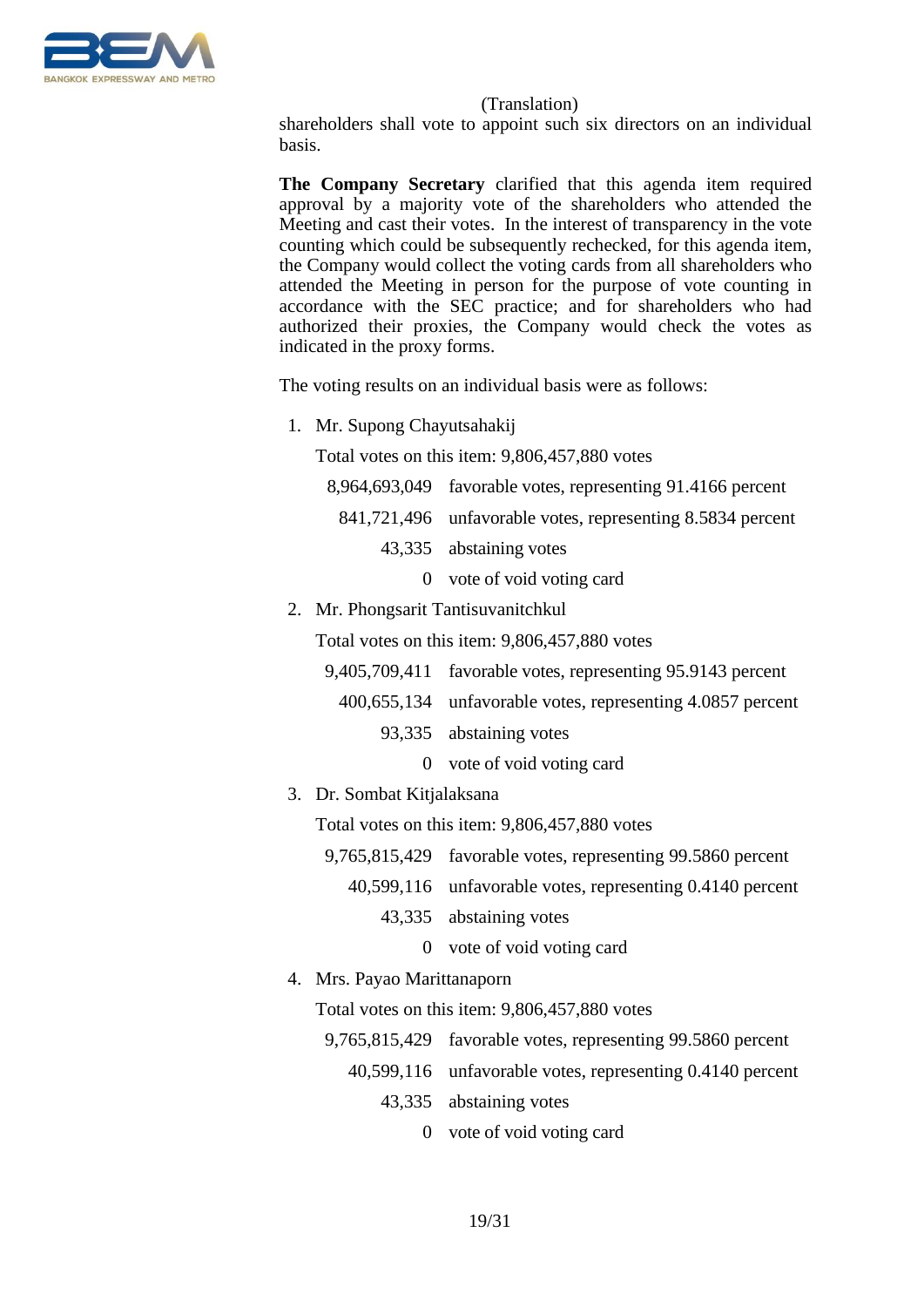

5. Mr. Vitoon Tejatussanasoontorn

Total votes on this item: 9,806,457,880 votes

- 9,795,869,231 favorable votes, representing 99.9956 percent
	- 432,583 unfavorable votes, representing 0.0044 percent
	- 10,156,066 abstaining votes
		- 0 vote of void voting card
- 6. Gen. Chetta Thanajaro

Total votes on this item: 9,806,457,880 votes

- 9,703,063,908 favorable votes, representing 98.9464 percent
	- 103,324,872 unfavorable votes, representing 1.0536 percent
		- 69,100 abstaining votes
			- 0 vote of void voting card

The Chairman then invited such six directors to return to the Meeting.

The Meeting resolved, by a majority vote of the shareholders who attended the Meeting and cast their votes on an individual basis, to approve the re-appointment of the six retiring directors to resume their office as director for another term, namely:

1. Mr. Supong Chayutsahakij; 2. Mr. Phongsarit Tantisuvanitchkul; 3. Dr. Sombat Kitjalaksana; 4. Mrs. Payao Marittanaporn; 5. Mr. Vitoon Tejatussanasoontorn; and 6. Gen. Chetta Thanajaro.

#### **Item 6 Consideration of the determination of remuneration for directors**

The Chairman requested the Company Secretary to clarify the details to the Meeting for consideration.

**The Company Secretary** stated to the Meeting that the Articles of Association stipulates that directors have the right to receive remuneration from the Company in the form of honorarium, meeting allowances, consideration, bonus or other benefits in other forms, in accordance with the Articles of Association or with the approval of shareholders in the shareholders' meeting.

The Company considered proper remuneration for directors based on the criteria for consideration of remuneration for directors on pages 52 - 53 of the Notice of the Meeting.

The Board of Directors resolved to approve such matter as proposed by the Nomination and Remuneration Committee, and then deemed appropriate to propose that the 2020 Annual Ordinary General Meeting of Shareholders consider determining remuneration for directors, as follows: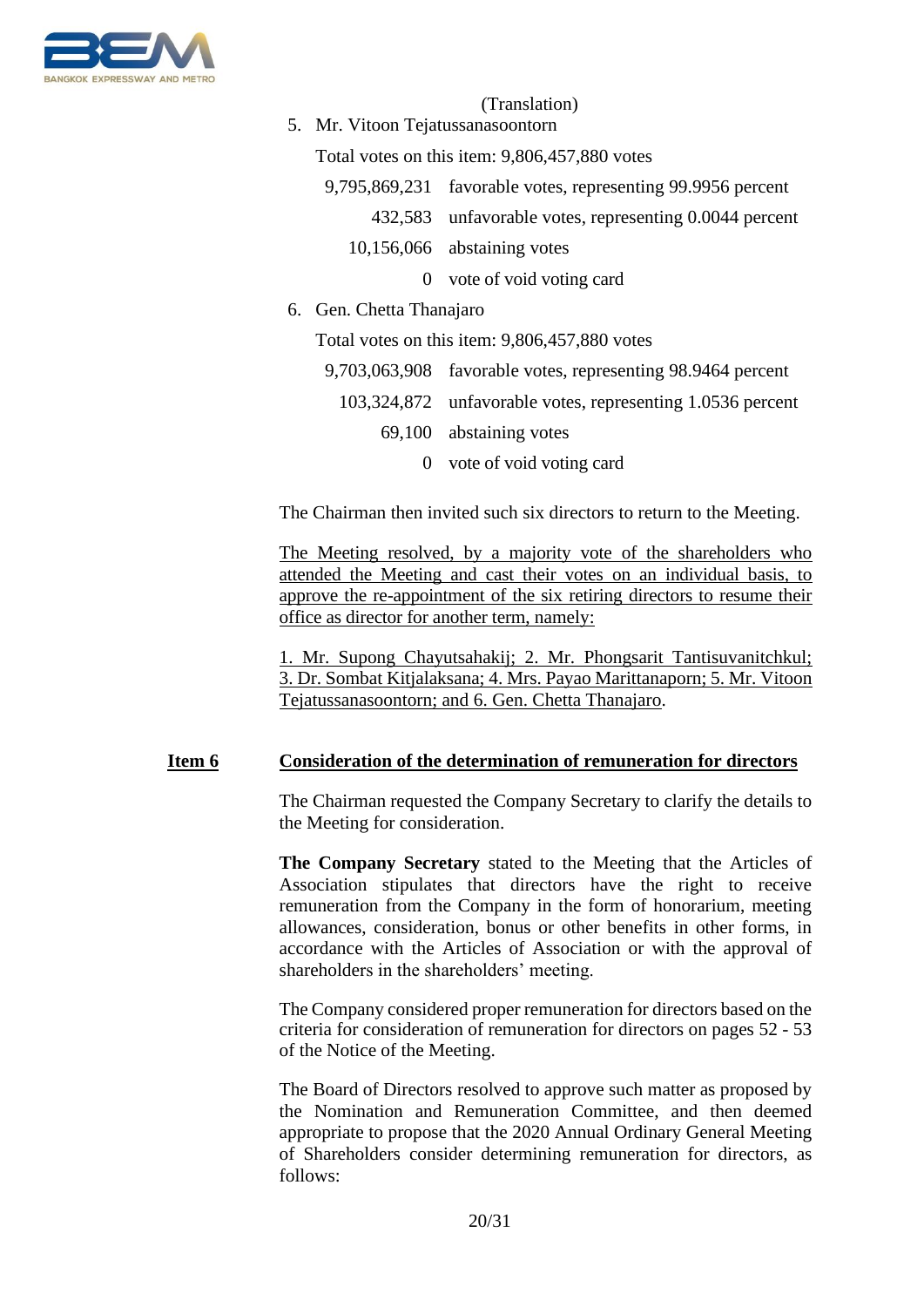

- 1. Bonus for directors for 2019 equal to that for 2018 in the amount of Baht 21 Million;
- 2. Remuneration for directors for 2020 equal to that for the previous year in the amount not exceeding Baht 18 Million.

The details were shown on pages 52 - 53 of the Notice of the Meeting.

The Chairman allowed shareholders to pass the questions or opinions as written down in question papers to staff.

No shareholders passed any inquiries or opinions to staff, the Chairman then requested the Meeting to consider the matter.

**The Company Secretary** stated to the Meeting that this agenda item required approval by not less than two-thirds of the total number of votes of the shareholders who attended the Meeting.

The voting results were as follows:

Total votes on this item: 9,806,457,880 votes

- 9,770,143,738 favorable votes, representing 99.6297 percent 36,172,407 unfavorable votes, representing 0.3689 percent 141,735 abstaining votes, representing 0.0014 percent
	- 0 vote of void voting card, representing 0 percent

The Meeting resolved, by not less than two-thirds of the total number of votes of the shareholders who attended the Meeting, to approve the remuneration for directors as proposed, as follows:

- 1. Bonus for directors for 2019 equal to that for 2018 in the amount of Baht 21 Million;
- 2. Remuneration for directors for 2020 equal to that for the previous year in the amount not exceeding Baht 18 Million.

# **Item 7 Consideration of the appointment of auditor and fixing of remuneration**

The Chairman requested Mr. Vitoon Tejatussanasoontorn, Chairman of the Audit Committee, to make clarification on the appointment of auditor and the fixing of remuneration to the Meeting.

**Mr. Vitoon Tejatussanasoontorn, Chairman of the Audit Committee**, clarified that the Audit Committee's Meeting, along with the management, jointly considered the qualifications of the auditor in respect of the reliability, independence, knowledge and experience in audit performance, capacity to provide advice on accounting standards, certification of the financial statements in a timely manner, and appropriateness of remuneration, and resolved to propose this matter to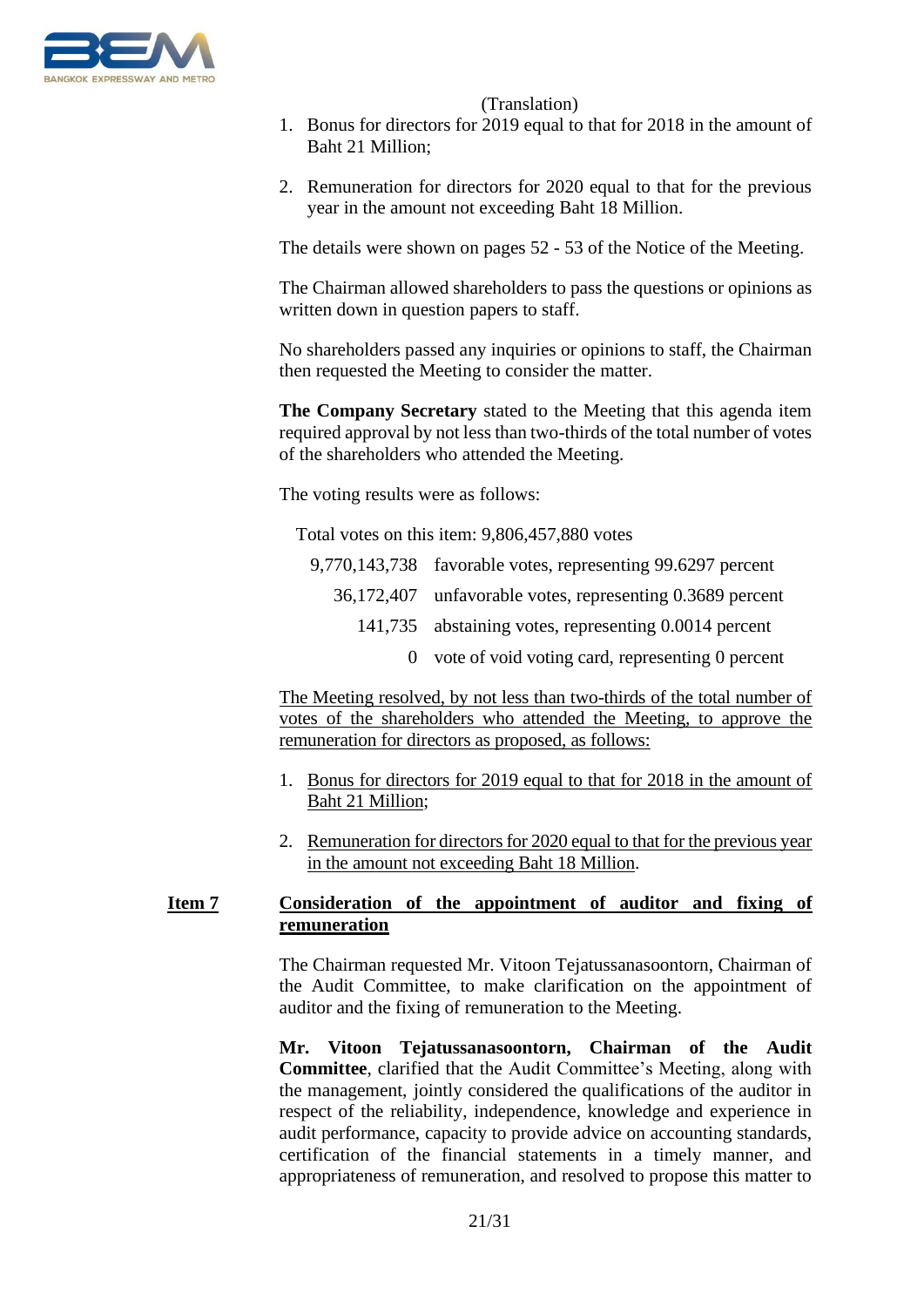

the Board of Directors to consider proposing to the Shareholders' Meeting for appointment of auditor and fixing of remuneration for 2020, as follows:

1. Either of the auditors from EY Office Limited, namely, either Miss Isaraporn Wisutthiyan or Miss Supannee Triyanantakul or Miss Watoo Kayankannavee of EY Office Limited be appointed as the Company's auditor for 2020, who shall be authorized to audit and sign for certification of the Company's financial statements for 2020.

In this regard, the auditors as listed above also served as the auditor of the subsidiaries, namely, Northern Bangkok Expressway Company Limited and Bangkok Metro Networks Limited. The proposed auditors had neither relationship with nor interest in the Company or its subsidiaries, executives, major shareholders or their related persons.

2. Auditing fee for 2020 be fixed in the amount not exceeding Baht 4.24 Million.

When compared to the auditing fee in the previous year, the auditing fee increased by Baht 220,000 or representing 5.47 percent; and when compared to the average auditing fees of other listed companies in the same sector, the Company's auditing fee was found reasonable. The Company coordinated with three other auditing firms of equal repute, namely, PricewaterhouseCoopers ABAS Limited, Deloitte Touche Tohmatsu Jaiyos Co., Ltd., and KPMG Phoomchai Audit Co., Ltd., all three of them did not submit their auditing proposals.

The details were shown on pages 54 - 55 of the Notice of the Meeting.

**The Company Secretary** further clarified that the Board of Directors resolved to approve the matter as proposed by the Audit Committee and then deemed appropriate to propose that the Shareholders' Meeting appoint the auditor and fix remuneration for 2020.

The Chairman allowed shareholders to pass the questions or opinions as written down in question papers to staff.

No shareholders passed any inquiries or opinions to staff, the Chairman then requested the Meeting to consider the matter.

**The Company Secretary** stated to the Meeting that this agenda item required approval by a majority vote of the shareholders who attended the Meeting and cast their votes.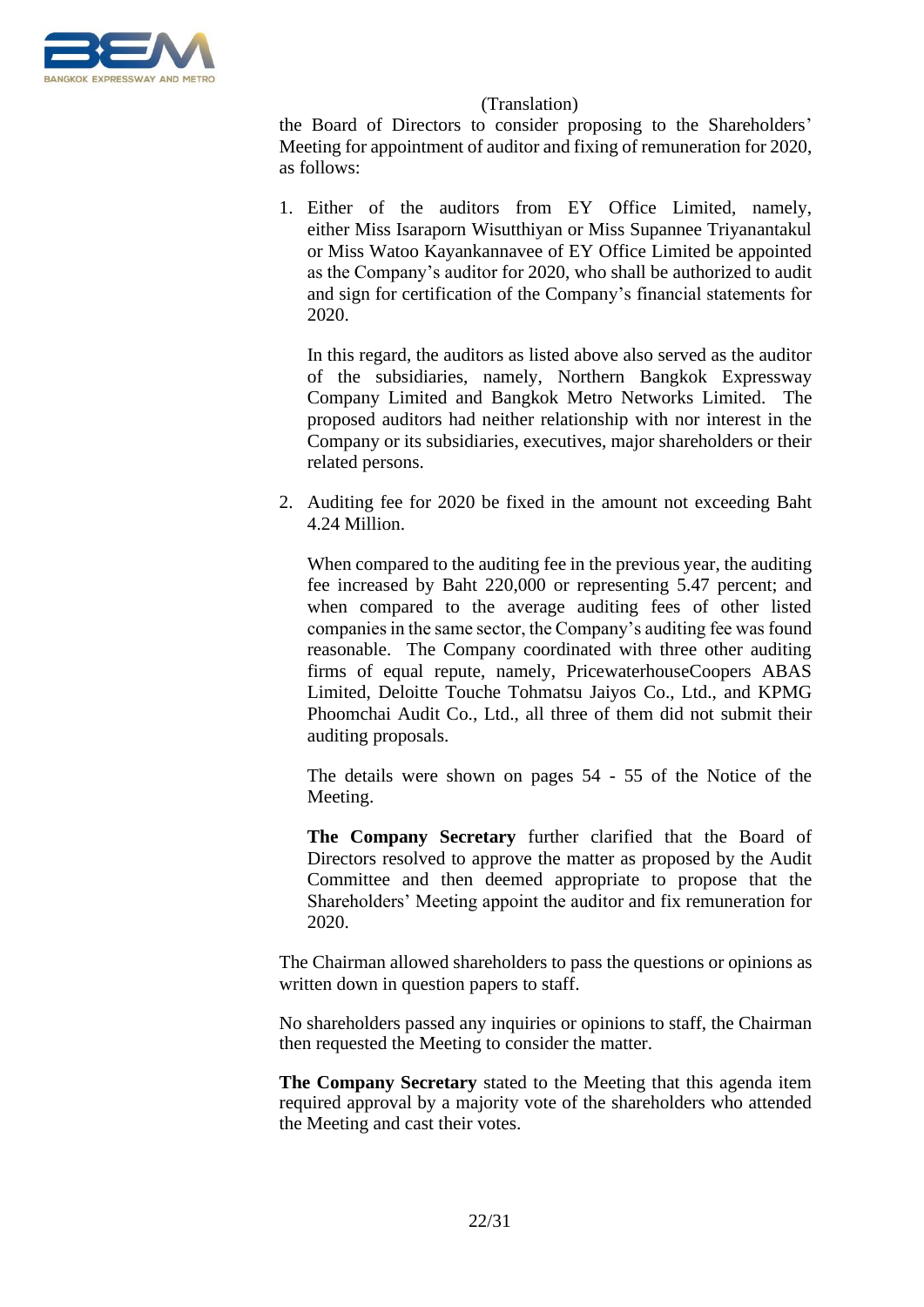

The voting results were as follows:

Total votes on this item: 9,806,457,880 votes

- 9,805,945,412 favorable votes, representing 99.9960 percent
	- 394,533 unfavorable votes, representing 0.0040 percent
		- 117,935 abstaining votes
			- 0 vote of void voting card

The Meeting resolved, by a majority vote of the shareholders who attended the Meeting and cast their votes, to approve the appointment of either Miss Isaraporn Wisutthiyan or Miss Supannee Triyanantakul or Miss Watoo Kayankannavee of EY Office Limited as the Company's auditor for 2020, who shall be authorized to audit and sign for certification of the Company's financial statements for 2020, with the remuneration not exceeding Baht 4,240,000.

# **Item 8 Consideration and review of compliance with the prohibitions on acts constituting foreign dominance**

The Chairman requested the Company Secretary to clarify the details to the Meeting for consideration.

**The Company Secretary** clarified to the Meeting that the Company engaged in the commercial development business of the M.R.T Chaloem Ratchamongkhon Line and the MRT Blue Line Extension Project, which included the telecommunications service. The Company obtained the second type of the Telecommunication Business License with self-telecommunications network on September 19, 2018. Pursuant to the Notification of the National Broadcasting and Telecommunications Commission (NBTC) Re: Prescription of Prohibitions of Acts Constituting Foreign Dominance B.E. 2555 (2012) (the "Notification"), the telecommunications operators shall be required to define and review any acts constituting foreign dominance in the following eight circumstances, as specified in the list attached to the Notification:

- (1) Business domination through the shareholding by a foreigner, agent, or nominee, whether direct or indirect, which results in avoidance of the Notification.
- (2) Business domination through the shareholding by a foreigner or by a representative or agent of the foreigner, which such shares have preferential right in voting in the Shareholders' Meeting more than the proportion of actual shares so held, which are deemed to have any more preferential rights than the shares held by Thai national.
- (3) Business dominance through the controlling power or influence of a foreigner, whether direct or indirect, in formulation of policies, management, operations or appointment of directors or high-level executives.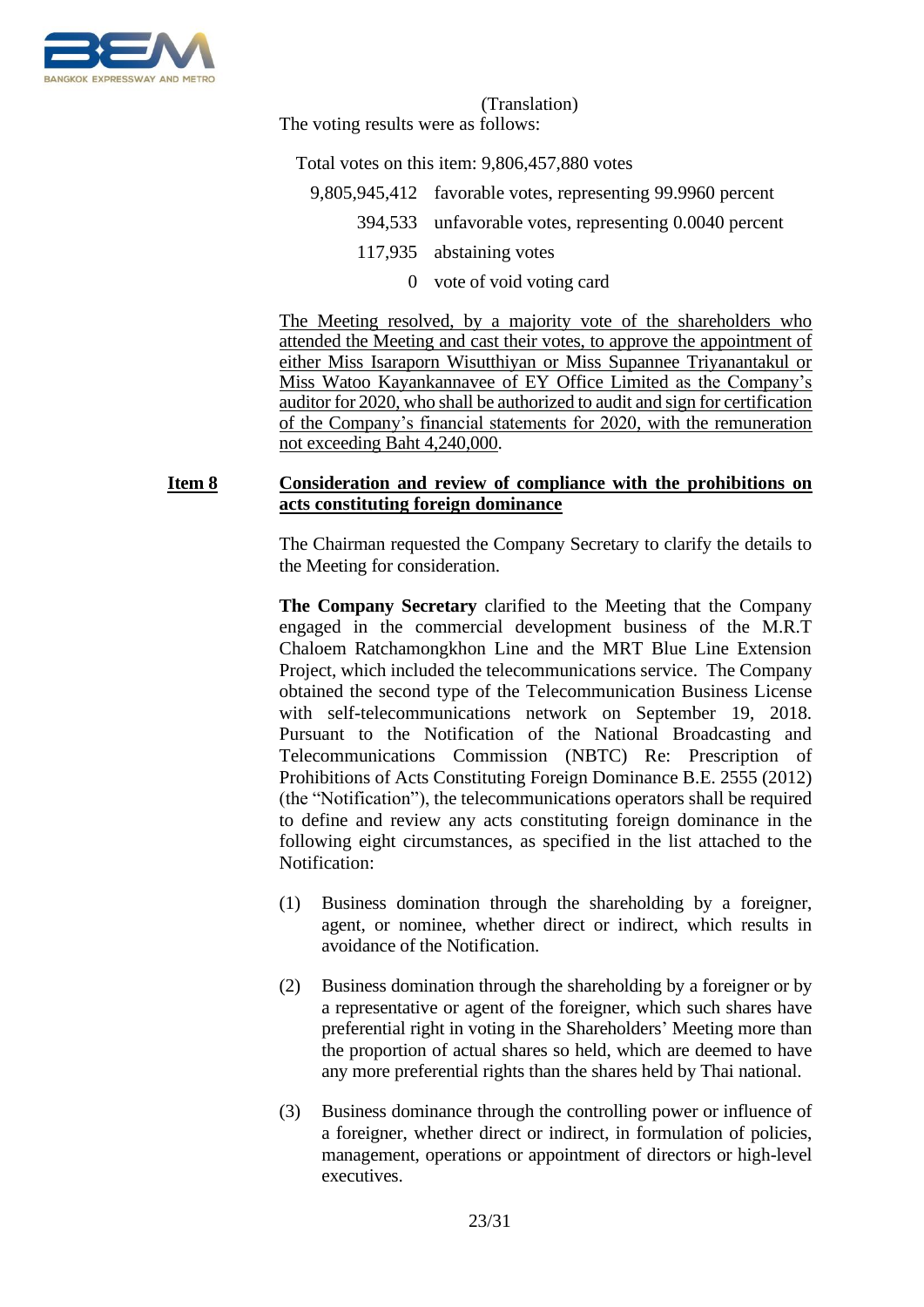

- (4) Business dominance through the legal relation with a source of investment fund and loan from a foreigner or its affiliated legal entities, such as, loan guarantee, lending loan at the interest rate lower than market price, business risk insurance, or granting credit facilities on a special basis.
- (5) Business domination through execution of an intellectual property agreement, franchise agreement, or exclusive licensing agreement with a foreigner or its affiliated legal entities, and such agreement causes transfer of expenses and consideration benefits to the foreigner.
- (6) Business domination through execution of a procurement agreement or management agreement with a foreigner or its affiliated legal entities or an employee or staff of the foreigner or its affiliated legal entities, and such agreement causes transfer of expenses and consideration benefits to the foreigner.
- (7) Business domination through the joint venture with a foreigner or its affiliated legal entities thereby allocating or sharing operation cost in the manner which causes transfer of expenses or consideration benefits to the foreigner.
- (8) Business dominance through execution of a transfer pricing or price collusion transaction with a foreigner or its affiliated legal entities.

In the past year, the Company did not take any action which was in a manner of circumstance and status in contradiction to the prohibitions on acts constituting foreign dominance.

Having considered the matter, the Board of Directors was of the opinion that that the Company neither committed violation of any prohibitions on acts constituting foreign dominance nor took any act in a manner of foreign dominance, it then deemed appropriate to propose that the Shareholders' Meeting consider approving the review of compliance with the prohibitions on acts constituting foreign dominance for further submission of the same to the National Broadcasting and Telecommunications Commission (NBTC).

The details were shown on page 56 of the Notice of the Meeting.

The Chairman allowed shareholders to pass the questions or opinions as written down in question papers to staff.

**The Company Secretary** read out a shareholder's questions sent in advance as follows: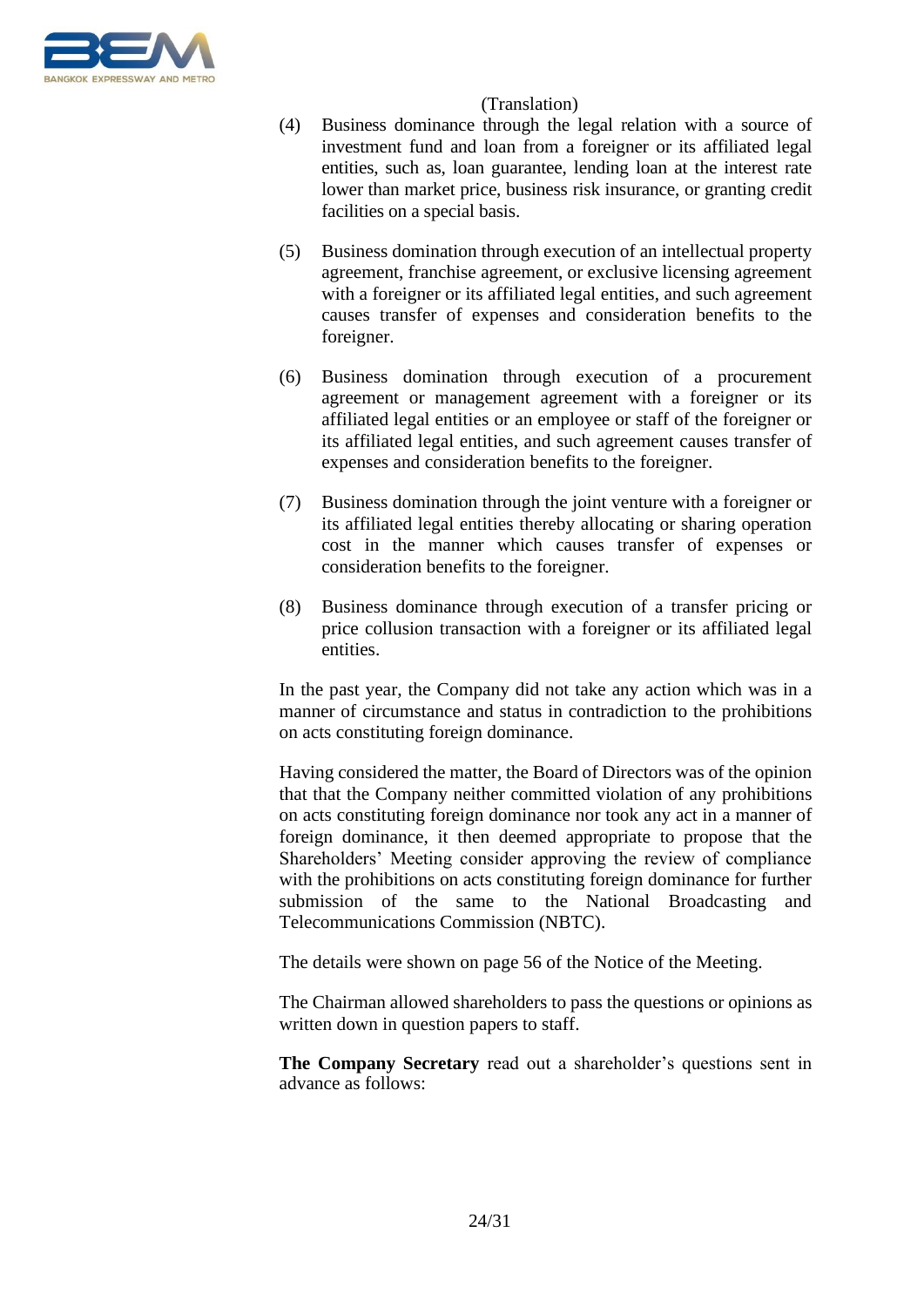

# **The advance questions from SCB Asset Management Company Limited**:

- 1. What was the reason for putting this agenda item on the Annual Ordinary General Meeting of Shareholders?
- 2. What advantages or disadvantages would shareholders get if this agenda item was approved by the Shareholders' Meeting?
- 3. What advantages or disadvantages would shareholders get if this agenda item was not approved by the Shareholders' Meeting?
- 4. Why was it necessary to seek a resolution from the Shareholders' Meeting every year?
- 5. Why was it necessary to seek approval for only the MRT Blue Line Project and the MRT Blue Line Extension Project, except the MRT Purple Line Project?

# **The Company Secretary** clarified as follows:

- 1. Given that the Company engaged in the commercial development business of the MRT Blue Line Project, including provision of the telecommunications service, the Company obtained the second type of the Telecommunication Business License with selftelecommunications network from the National Broadcasting and Telecommunications Commission (NBTC). For this reason, the Company shall comply with the Notification of the NBTC Re: Prescription of Prohibitions of Acts Constituting Foreign Dominance B.E. 2555 (2012). Pursuant Section 7 thereof, the licensee shall define or review prohibitions on acts constituting foreign dominance for submission of the same to the NBTC, together with certification signed by the authorized signatories to bind the legal entity that the licensee shall not take any act in violation of any of such prohibitions under the criteria, conditions and procedures specified in such Notification. In this regard, the prohibition under paragraph one shall be subject to approval of the shareholders' meeting of the licensee. The licensee shall neither take any act nor allow any person to take any act in a manner against the prohibition under paragraph one. Each year, the licensee shall be obligated to report the NBTC on circumstances and status of business dominance within 30 days from the date of the Annual Ordinary General Meeting of Shareholders.
- 2. In the event that the agenda item was approved, the Company would be able to continue the network service business, which would generate income for the Company.
- 3. In the event that the agenda item was not approved, the Company's License would probably be revoked by the NBTC, as a result, the Company would not be able to operate the network service business of this type.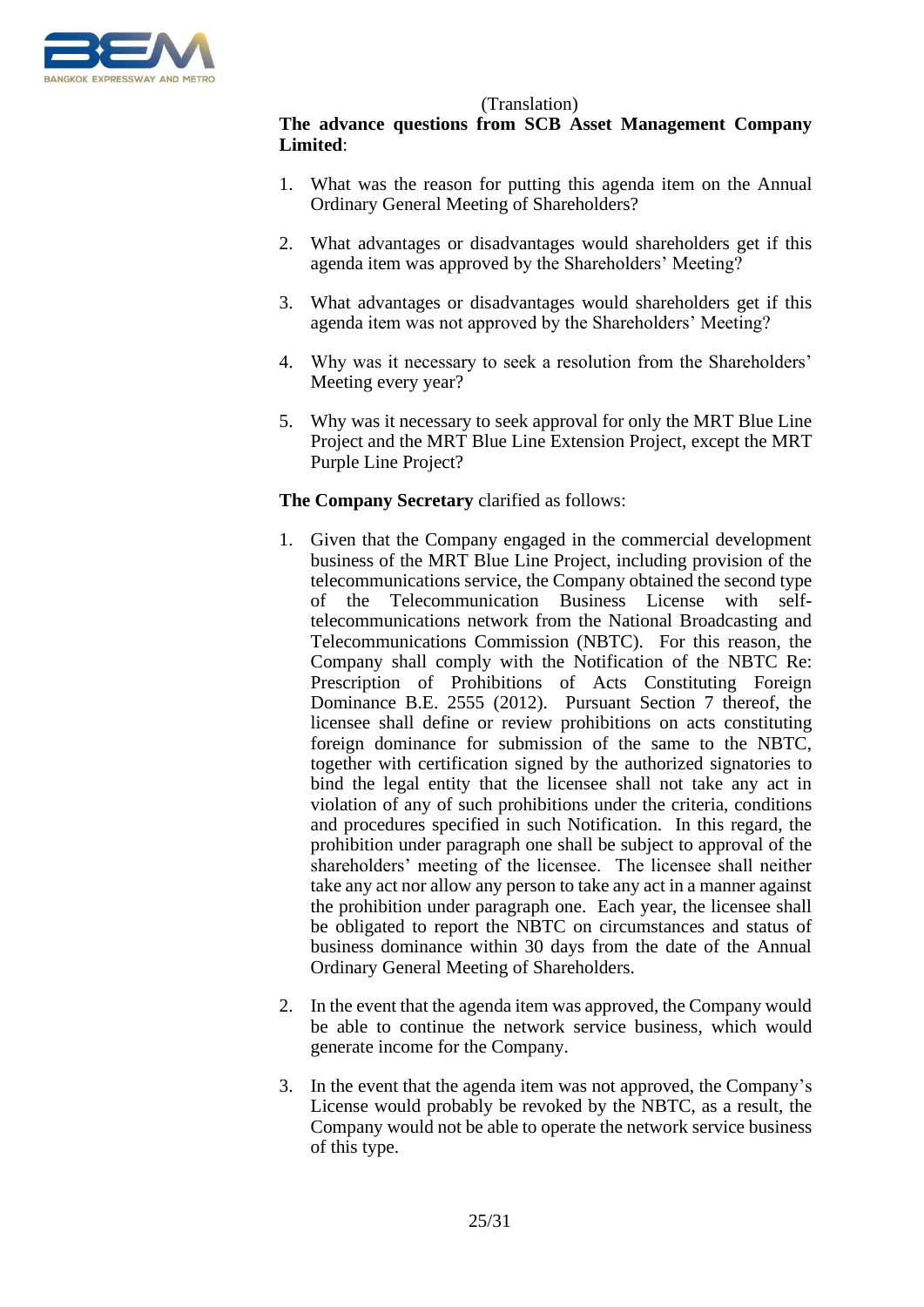

- 4. There was a necessity because the licensee shall be obligated to report the NBTC on circumstance or status of business dominance on a yearly basis within 30 days from the date of the Annual Ordinary General Meeting of Shareholders.
- 5. The Company was currently entitled to commercial development only for the MRT Blue Line Project and the MRT Blue Line Extension Project, without entitlement to the MRT Purple Line Project.

No shareholders passed any further inquiries or opinions to staff, the Chairman then requested the Meeting to consider the matter.

**The Company Secretary** stated to the Meeting that this agenda required approval by not less than three-fourths of the total number of votes of the shareholders who attended the Meeting and had the voting right.

The voting results were as follows:

Total votes with the voting rights on this item: 9,806,477,461 votes

- 9,806,052,961 favorable votes, representing 99.9957 percent 391,000 unfavorable votes, representing 0.0040 percent 33,500 abstaining votes, representing 0.0003 percent
	- 0 vote of void voting card, representing 0 percent

The Meeting resolved, by not less than three-fourths of the total number of votes of the shareholders who attended the Meeting and had the voting right, to approve the review of compliance with the prohibitions on acts constituting foreign dominance to ensure consistency with the Notification of the National Broadcasting and Telecommunications Commission (NBTC) B.E. 2555 (2012).

# **Item 9 Other matters**

The Chairman allowed shareholders to pass the questions or opinions as written down in question papers to staff.

Questions raised by shareholders in the Meeting room were as follows:

**Mr. Yodchai Singsathitsuk, shareholder**, inquired about the marketing policy for foreign investors/new investors to invest in the Company's shares in order to increase the share price.

**Mr. Phongsarit Tantisuvanitchkul, director**, clarified that after the Company's amalgamation, there was an increase in shareholders and funds or foreign shareholders. The shareholding structure had developed in a good direction, both in respect of local and foreign shareholders. Over the past years, the Company accomplished its mission to meet three objectives, including 1) successful amalgamation, 2) operation of the MRT Blue Line as planned, with its service opening ahead of schedule, 3) successful negotiation on renewal of the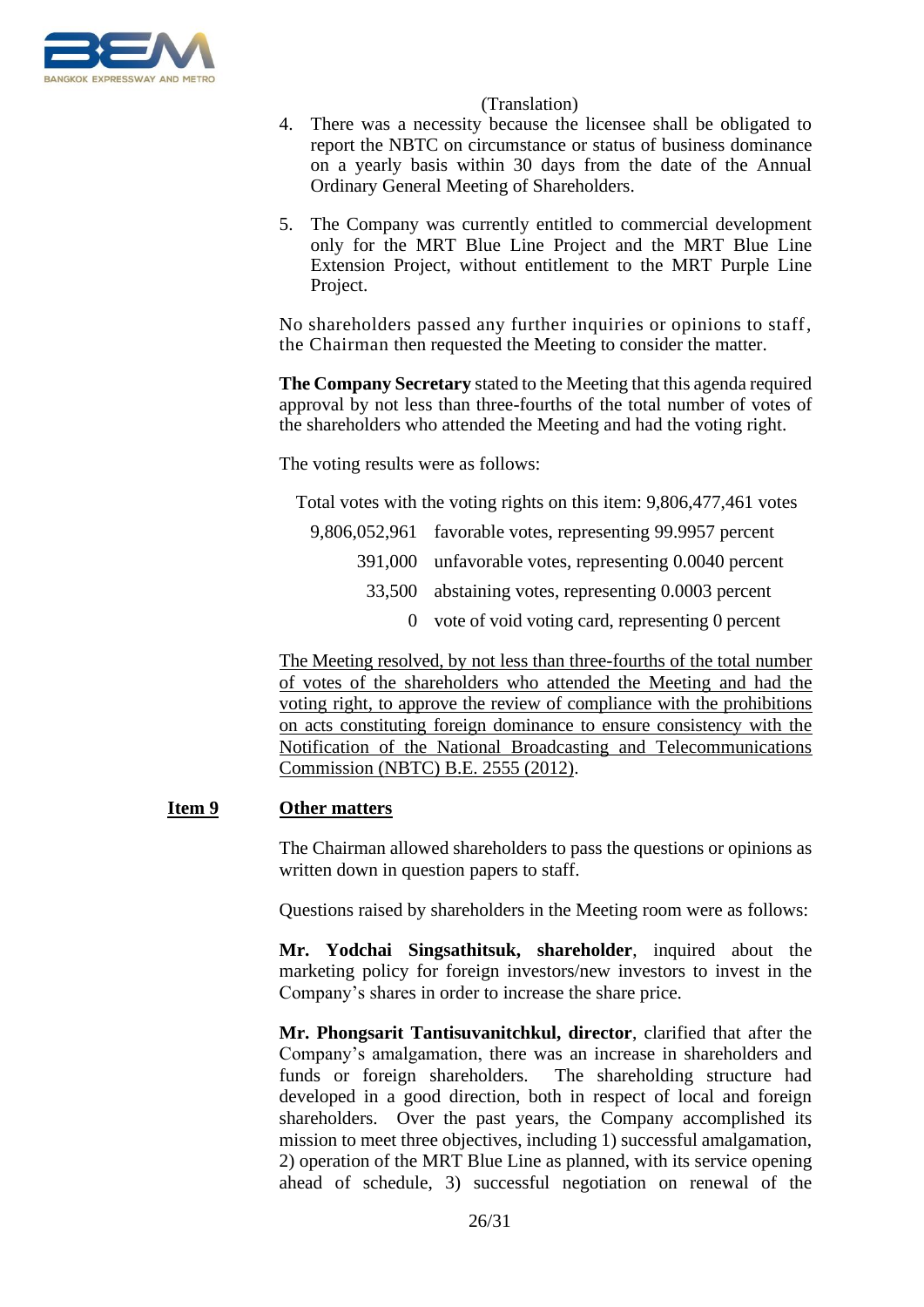

Concession Agreement for the Second Stage Expressway with EXAT as expected, and successful settlement of the disputes with EXAT. To comfort both the current and new shareholders so that they would be more interested in investing in the Company, if the situation of the COVID-19 pandemic would not have occurred, this year's profit would be very good for the Company. It was expected that in the third-fourth quarters, the situation would return to normal.

As for the marketing strategy, there would be negotiations with new investors. The Company's backlog of projects included the MRT Orange Line, the MRT Purple Line (South) and expressway projects which were major projects, in pursuit of the growth, the Company must complete them in order to attract new investors to invest in the Company more. The ambiguities over the past 3-4 years would no longer occur. After the situation of the COVID-19 outbreak, the Company would implement the marketing strategy to investors to greater degree.

**Mr. Nuttapong Thaveeviboonsup, shareholder**, inquired how much money the Company spent for bidding the MRT Orange Line Project? And to what extent the Company would win the bid for the MRT Orange Line Project?

**Mr. Phongsarit Tantisuvanitchkul, director**, clarified that the MRT Orange Line was composed of two sections, namely, section 1) construction of the western part in the amount of Baht 90,000 Million, all of which would be returned by the government to the private sector; and section 2) train operation in the amount of Baht 30,000 Million which shall be invested by the private sector, with its return in a form of revenue under the Concession Agreement, whereby the concessionaire shall bear the burden of this section in the manner similar to the MRT Blue Line Project. In this regard, the Company was fully prepared to bid and there would be absolutely no impact on shareholders. In respect of the question as to whether the Company would win such bid, it could not be answered. But it was certain that the Company had the good potential and costs in bidding for this project.

**Mr. Pongsuwan Techavuttichai, shareholder**, inquired as to how many revenues from the MRT business would be currently earned when compared to that before the situation of the COVID-19 outbreak and to what extent the expected revenue would be earned after the service opening of the MRT Blue Line Project.

**Miss Panan Tosuwanthaworn, Deputy Managing Director: Finance**, clarified that it would be divided into three phases, namely, 1) the pre-opening phase of the MRT Blue Line Extension Project, fare box revenues would be approximately Baht 7-8 Million per day; 2) the postopening phase of the MRL Blue Line Extension Project, the revenues would be approximately Baht 10 Million per day, an increase by approximately 20-30 percent; and 3) the post-opening phase of the entire route of the MRT Blue Line Project, the expected fare box revenues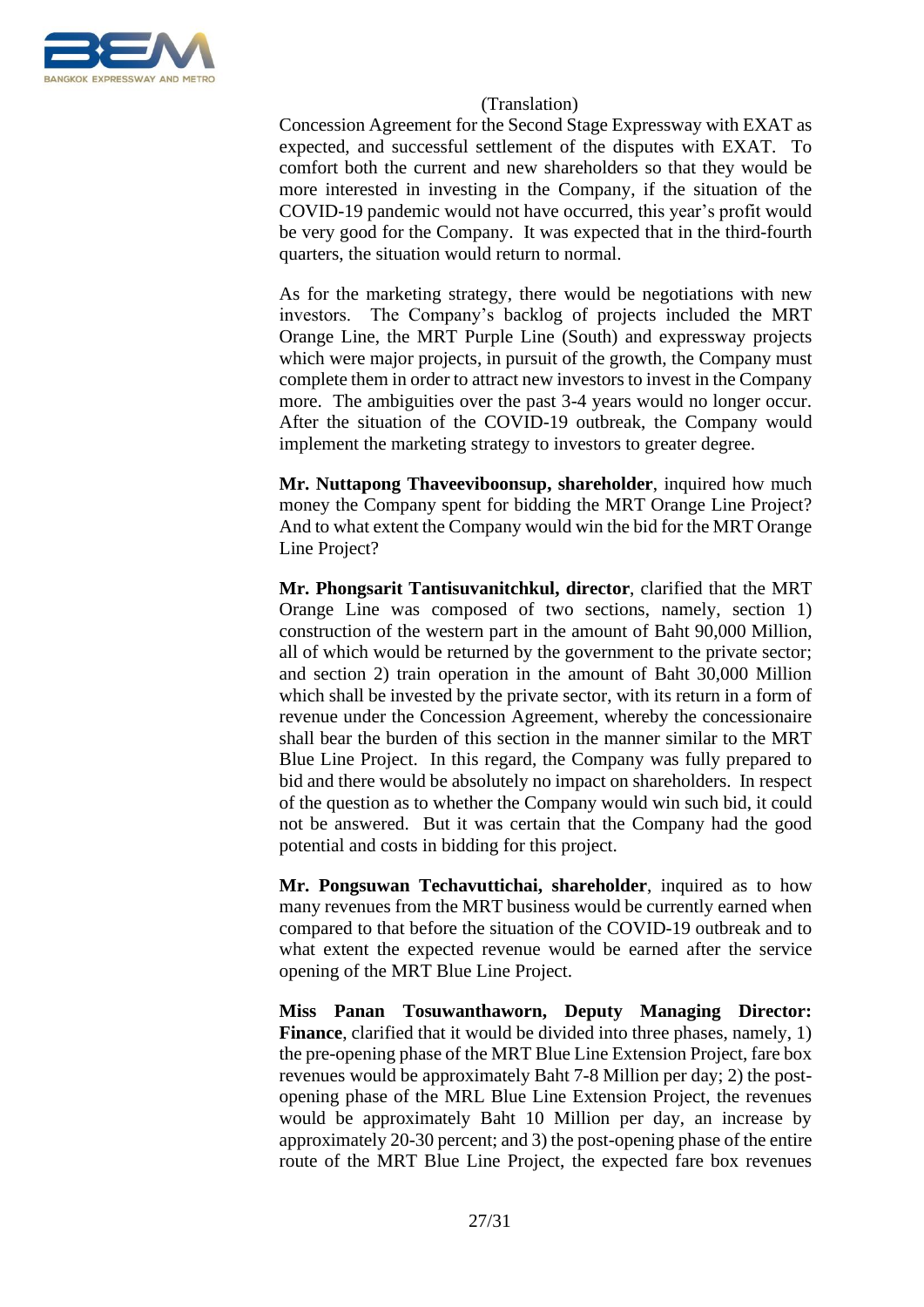

would be approximately Baht 12 Million per day. However, the COVID-19 outbreak resulted in a decrease in passenger volume.

**Miss Siriwan Grisurapong, shareholder**, suggested that as the Company encountered the situation of COVID-19 outbreak which had an impact on profit, the Company should then consider reducing bonus to suit the profit situation.

**Mrs. Payao Marittanaporn, Managing Director**, clarified that when the time came, the Company would take various impact factors thereon into consideration as appropriate.

**Mr. Noppawich Suraloetrangsan, shareholder**, inquired as follows:

- 1. Regarding the common ticketing system (Mangmoom card), the MRT card which was collaboration between the Company and BTS. What is the progress of this system?
- 2. How would it be possible for the Company to obtain concession of the Rama 3 - Dao Khanong Expressway which was currently under construction?

**Mr. Phongsarit Tantisuvanitchkul, director**, clarified as follows:

- 1. As for the common ticking system (Mangmoom card), the Ministry of Transport had expedited the operation. MRTA was currently conducting study on the matter. Presently, it could be commonly activated on both the MRT Blue Line Project and the MRT Purple Line Project. However, BTS obtained the concession from another governmental agency, not from MRTA. At the end of this year, it would be made more explicit though.
- 2. The Rama 3 Dao Khanong Expressway Project was under study by the government, the Company then would like to see first to what extent the study results would be clear.

**Miss Pornnapa Padungkiattiwong, shareholder**, inquired whether or not the Company had a policy to assist the MRT passengers by issuing monthly MRT cards for their usage during the situation of the COVID-19 outbreak, if yes, how?

**Dr. Sombat Kitjalaksana, Managing Director**, clarified that the matter relating to monthly MRT tickets was in the process of negotiation with MRTA. In respect of the MRT Blue Line Project, such operation could be promptly carried out. But if the service must be commonly used with other electric train projects, there must be mutual allocation before operation.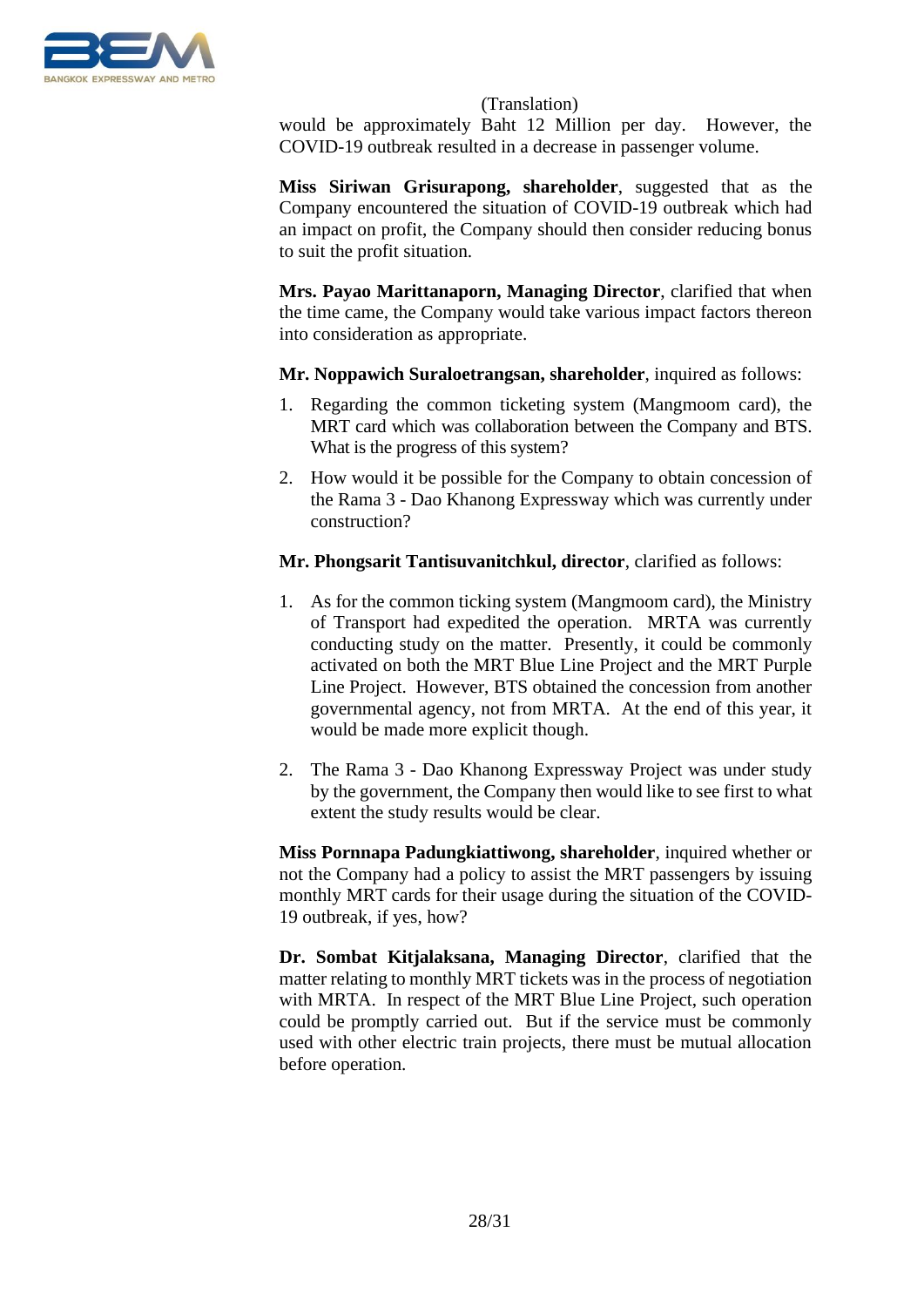

**Miss Nuchchanart Youngchana, shareholder**, inquired and suggested as follows:

- 1. Whether or not sitting side-by-side with others on the trains was a normal condition which should be done?
- 2. Whether or not any new MRT route or expressway would be opened for service, if yes, when?
- 3. Whether or not there would be any difficulties in bidding for new electric train projects at present, if yes, what were the factors?
- 4. Additional billboards should be provided at the MRT entrances.

**Dr. Sombat Kitjalaksana, Managing Director**, clarified as follows:

- 1. At this time, it was still not considered a normal condition for passengers to sit close to each other. The Company formerly had a total of 19 trains, but currently had a total of 35 trains, therefore, when the situation of the COVID-19 outbreak occurred, the Company managed to have all of its trains made available for service in accordance with the government's policy to ensure the social distancing. The volume of MRT passengers presently using the service was considered small when compared to the actual passenger proportion which could accommodate 3 times more than the present.
- 2. The opening of the new MRT route which was operated by the Mass Rapid Transit Authority of Thailand, the Company then could not give an answer. But the parts under the Company's supervision were opened for full service from the beginning of the year. Other parts which were not under the Company's supervision were expected to be opened as soon as possible by the next year or the following year. Opening of a new electric train route had advantages, regardless of which line would be opened, since there would be transfer of passengers to each other.
- 3. The bidding was considered normal. The Company developed itself forward, always taken good care of the concession routes as granted and had commitment to continuous development, had the potential to further grow, and had good assets, whether it be expressway business, rail business or commercial development business.

**Miss Pattamawan Phaothongsuk, shareholder**, inquired about the progress of the electric train project in the area of Siriraj Hospital that was it a MRT or BTS project? If it was a MRT project, what progress of the project was made? When would it be completed?

**Mr. Phongsarit Tantisuvanitchkul, director**, clarified that the project in the area of Siriraj Hospital was the MRT Orange Line Project.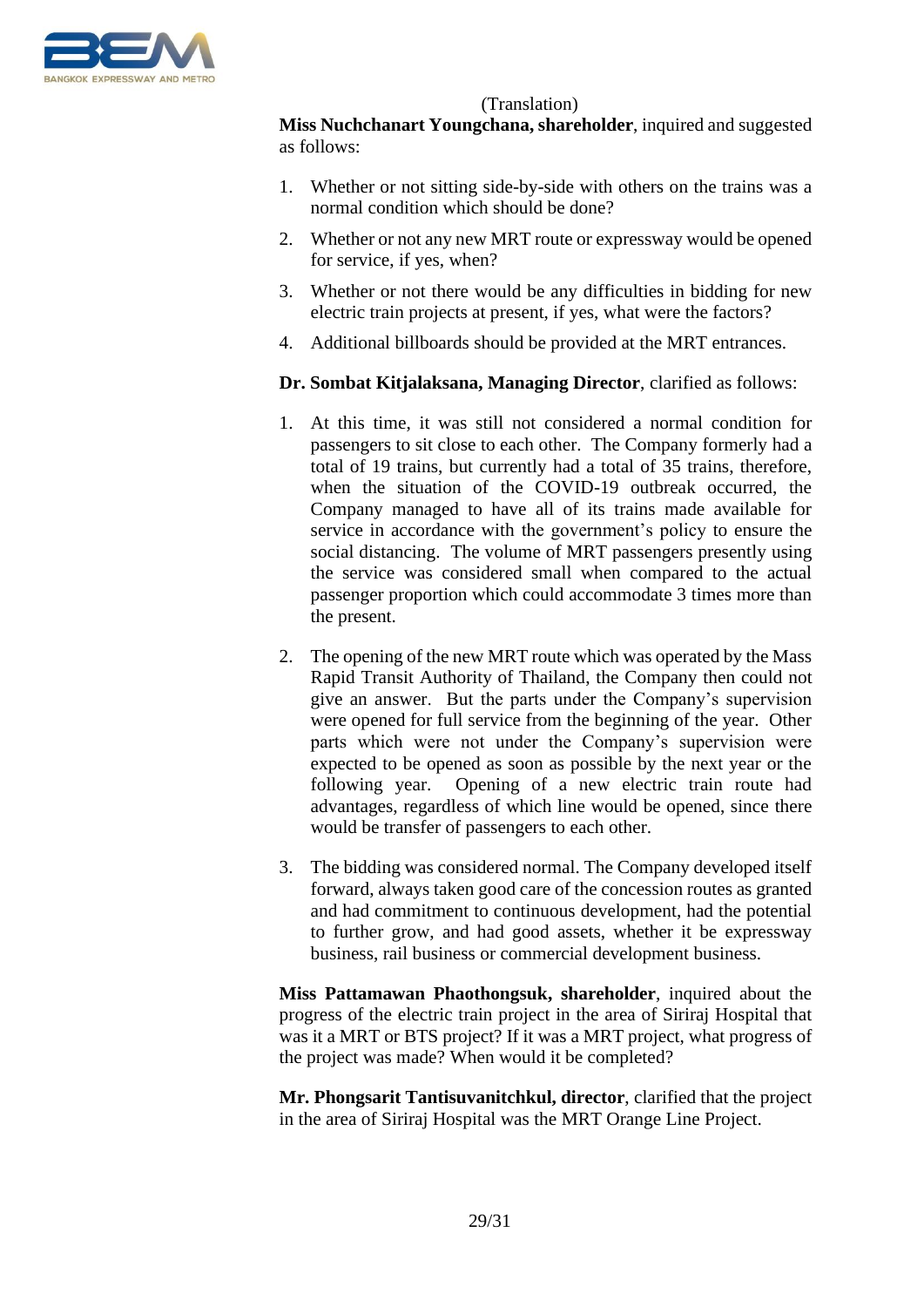

## (Translation) **Miss Nopporn Channarong, shareholder**, inquired as follows:

- 1. Why did Dr. Virabongsa Ramangkura resign his position as Chairman of the Board of Director?
- 2. How many the Company's estimated revenues for 2020 and profit for 2020 would be earned?

**Mr. Plew Trivisvavet, Deputy Chairman of the Board of Directors/Chairman of the Meeting** clarified that in and around the end of the last year until the beginning of this year, Dr. Virabongsa Ramangkura had health problems and therefore requested to take a temporary leave for treatment, and last month, he was discharged from a hospital. If he became in good health, the Company would invite him to resume his position in the Board of Directors.

**Miss Panan Tosuwanthaworn, Deputy Managing Director:**  Finance, clarified that in regard to the profit, it could not be given an answer at this time. While the estimated revenue, if the there was no the situation of the COVID-19 pandemic, in respect of expressway, would normally grow by 2-3 percent, and in respect of MRT, when the entire route of the MRT Blue Line was opened for service, it was expected to grow by up to 30 percent.

**Mr. Phongsuwan Techawutthichai, shareholder**, inquired as to when construction of the MRT Blue Line Extension Project, Lak Song - Phutthamonthon Sai 4 Section would begin?

**Mr. Phongsarit Tantisuvanitchkul, director**, clarified that MRTA was currently conducting study on this project. If there was any clarity, it would be carried out accordingly.

**Mr. Setthasak Aiamsamrit, shareholder**, suggested as follows:

- 1. Shareholders should be offered to take a free round trip by the MRT system on the date of the shareholders' meeting, both coming to and return from the meeting, by way of sending free coupons to shareholders together with the Notice of the Meeting in advance.
- 2. The reduction of expressway toll should be made for shareholders to come to and return from the shareholders' meeting on the meeting date, by way of sending toll discount coupons to shareholders together with the Notice of the Meeting in advance, with the discount subject to the Company's discretion. This would provide the Company good advantages in various aspects, for example, demonstrating how priority given to shareholders, compensation provided to shareholders through the Company's service, and motivating shareholders to attend the meeting, etc.